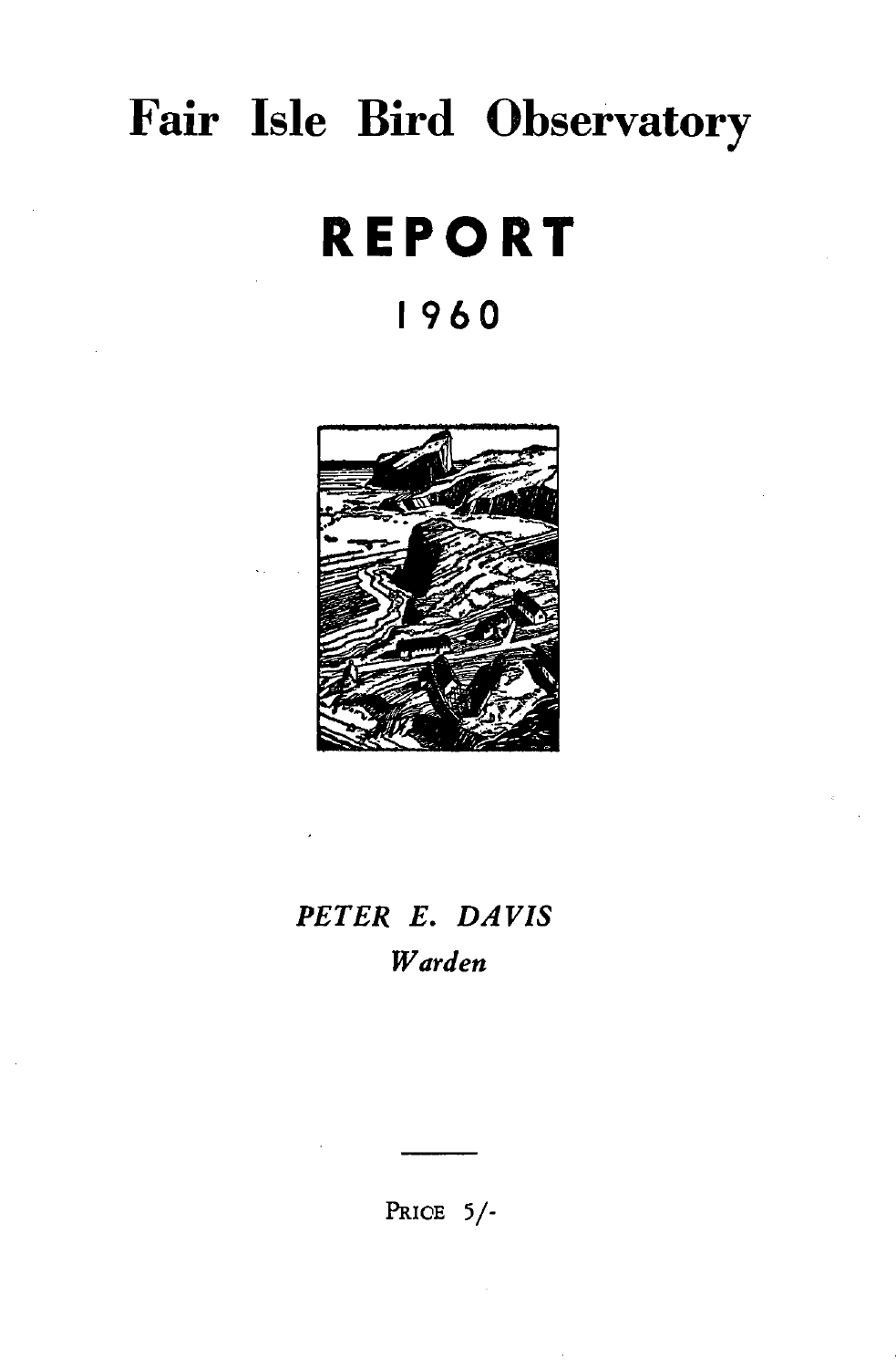# *Fair Isle Bird Observatory Trust*

#### *Trustees*

Dr James W. Campbell; Dr John Berry; Mr A. G. S. Bryson; Dr F. Fraser Darling; Mr James Fisher; Col. W. M. Logan Home; Cmdr. Sir G. Hughes-Onslow, R.N.; Mr G. T. Kay; Professor M. F. M. Meiklejohn; Col. R. Meinertzhagen; Mr E. M. Nicholson; Mr Peter Scott; Dr A. C. Stephen; Sir A. Landsborough Thomson; Professor V. C. Wynne-Edwards.

*Chairman* :- Sir Arthur B. Duncan.

*Hon. Secretary:-Mr* George Waterston, 21 Regent Terr., Edinburgh 7. Hon. Treasurer :- Mr Ian R. Pitman, 48 Castle Street, Edinburgh 2.

*Warden* :- Mr Peter E. Davis, The Bird Observatory, Fair Isle, Shetland. (Tel.: Fair Isle 8).

*Solicitors* :-J. & F. Anderson, W.S., 48 Castle Street, Edinburgh 2. *Auditors* :-Lindsay, Jamieson and Haldane, C.A., 24 St Andrew Square, Edinburgh.

*Bankers* :-The Bank of Scotland, 64 George Street, Edinburgh, 2.

#### *ANNUAL SUBSCRIPTION* - *"Friend ot Fair Isle"* - *ONE GUINEA.*

*Please support by Donation or Legacy-*

#### THE FAIR ISLE BIRD OBSERVATORY ENDOWMENT FUND.

With the generous help of the Pilgrim Trust, the Observatory Trustees have established an Endowment Fund for Ornithology and Bird Preservation in Scotland. The objects are :—To establish the Fair Isle Bird Observatory on a permanent financial basis; to extend Fair Isle research methods to ot Sanctuaries and Bird Protection in general.

Capital subscribed to the Fund will be held as a permanent Endowment by the Trustees and cannot be spent. Income from the Fund will be carefully used by the Bird Observatory Executive Committee in keeping with the above objects.

Please write to the Hon. Secretary for particulars.

GEORGE WATERSTON, *Hon. Secretary.* 

21 Regent Terrace, EDINBURGH 7.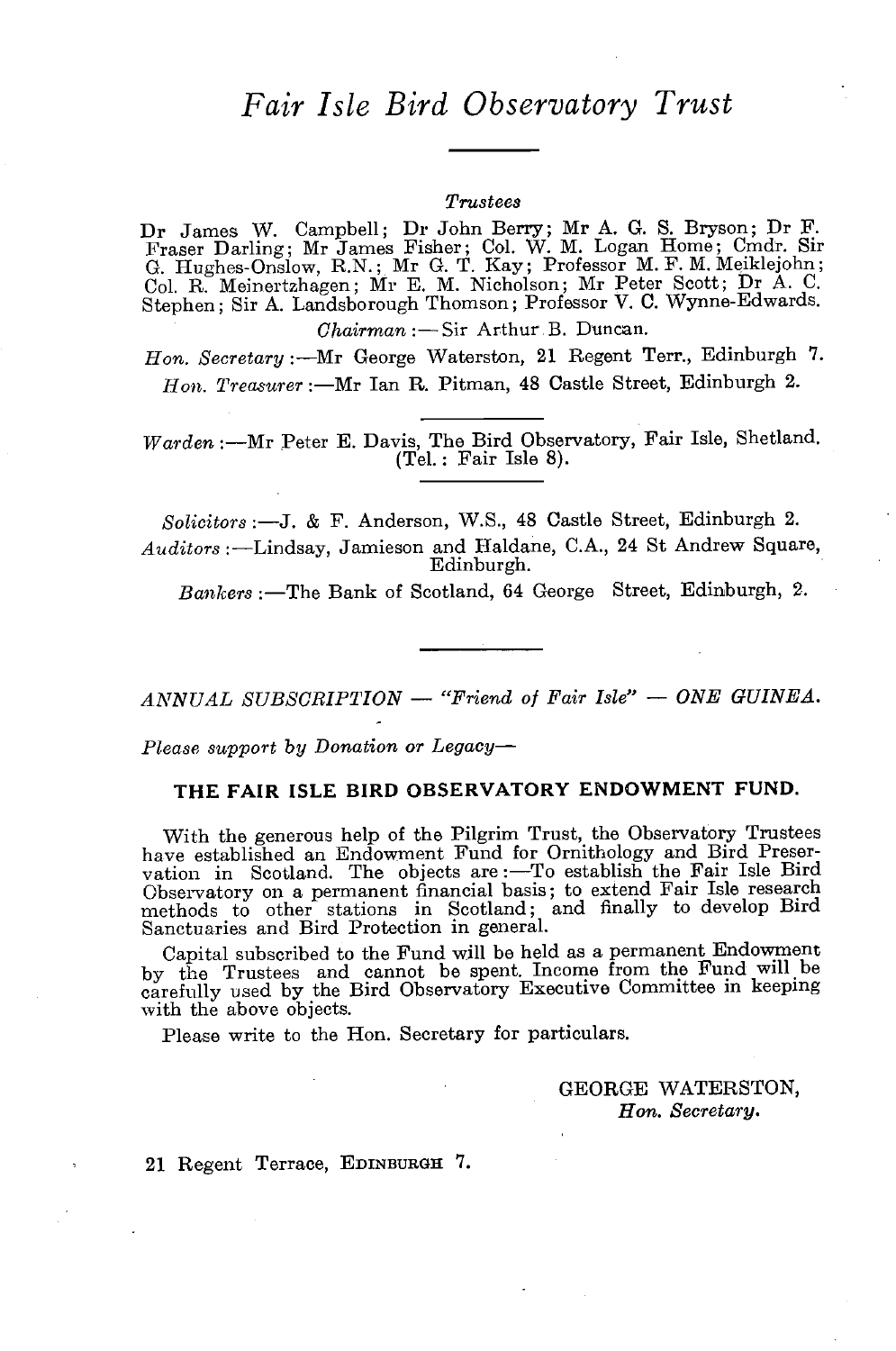## *FAIR ISLE BIRD OBSERVATORY TRUST*

# **Annual Report for 1960**

# FOREWORD

ONCE again we present an annual report for your consideration. You will see that 1960 has been an eventful yearthe highlight being the Royal Visit on 11th August, a great occasion for the island.

The work at the Bird Observatory continues under the excellent supervision of Peter and Angela Davis; and I would like to emphasise the importance of the expert tuition which is being given to so many learners in the correct trapping, handling, and ringing of migratory birds. There must be few stations where so great a variety of birds can be found to work with. Every year an increasing number of youngsters gain much useful knowledge during their visits.

"Friends of Fair Isle" will share our anxiety at the continuing decrease in the island population-a trend which the owners, the National Trust for Scotland, are doing their best to reverse by the improvement of dwellings and the introduction of light industries. It is hoped to settle a crofterweaver family at the Haa House early next year.

You will see from our Hon. Treasurer's Report that our income from subscribers is dwindling. The Trustees intend to make a strong drive for increased support for our work on the island, and I would like to appeal to you strongly to continue your vital support as an annual subscriber, and to enlist your aid in persuading others to subscribe or make donations.

#### ARTHUR B. DUNCAN,

*Chairman.*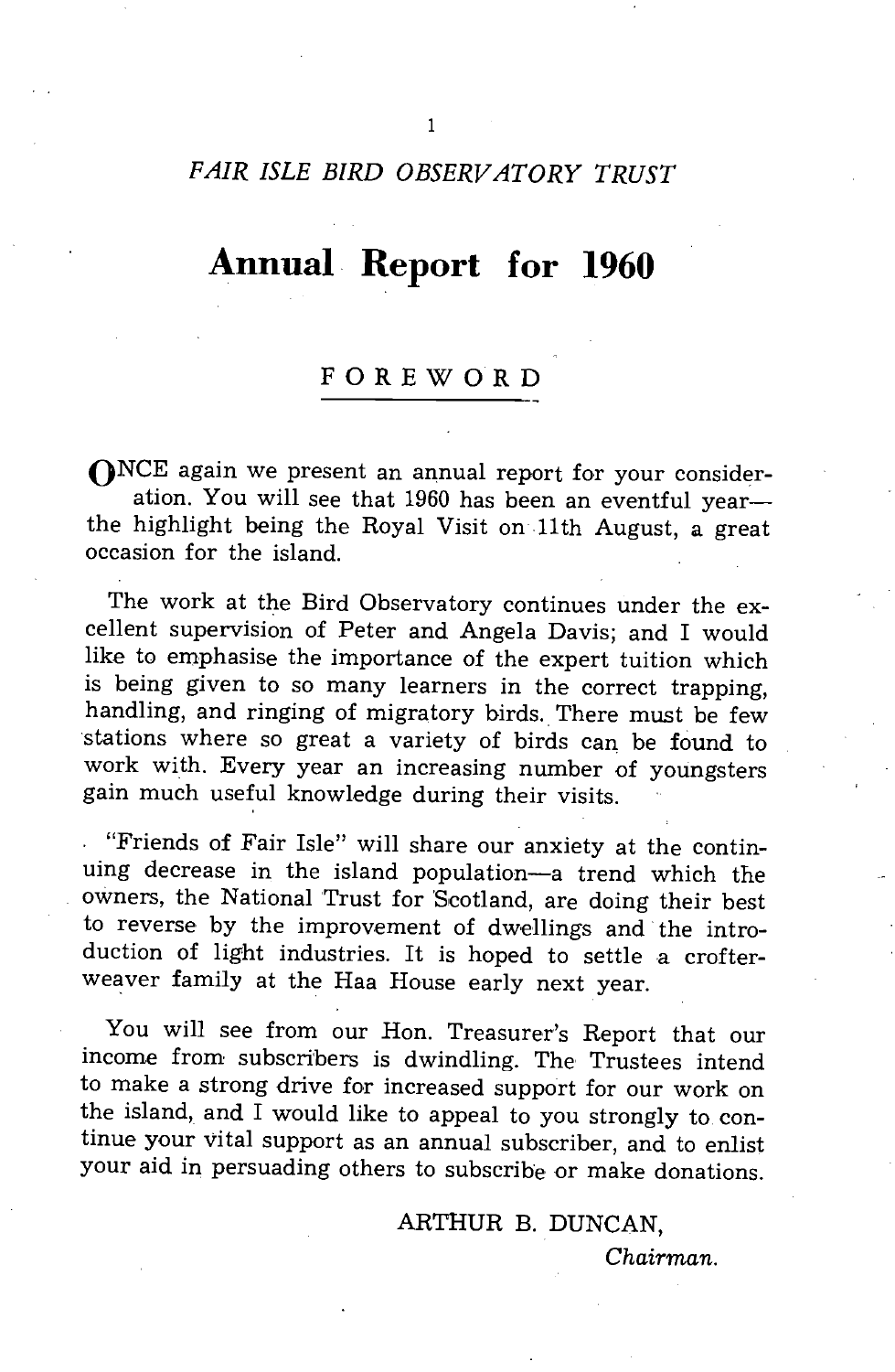## *FAIR ISLE BIRD OBSERVATORY TRUST*

#### **TREASURER'S REPORT**

As Treasurer my main duty this year is to point out that our income from subscriptions is falling steadily. In 1958 £612: in 1959 £583: in 1960 £467. People die and people lose interest, and there are only two remedies. Either we must recruit new Friends or we must build up the Endowment Fund to a much bigger capital figure, sufficient to produce an income to run the Observatory without having to depend on subscriptions.

From the Revenue Accounts you will see· that it requires an income of at least £1,100 a year to run the Observatory, and that, if you take away Legacies of £310 and donations of £100, which should properly be treated as capital, we should have shown a small loss on the year in spite of the Hostel profit.

In the twelve years or more since the Observatory started we have overcome many difficulties and established what is, I think, recognised as the leading Bird Observatory in Britain. We have, largely through the keenness of George Waterston, and the generosity of a private donor, a permanent Headquarters in Edinburgh where the activities of the Royal Society for Protection of Birds, the Scottish Ornithologists Club and the Fair Isle Bird Observatory Trust can be efficiently run from one centre. We have ourselves a direct interest in Bird Protection through the medium of the Helena Howden Trust, and we are keeping well abreast of modern scientific techniques in the field of research.

It would be sad if lack of funds were to hamper or even nullify such a record of progress.

> I ask you all to help in any way possible, either by *recruiting more subscribers or by way* of *legacy or donation* to *the Endowment Fund.*

If I may deal briefly with the figures for 1960, you will see, from the Hostel Revenue Account, that once again Peter and Angela Davis have shown a profit. I can safely say that but for their successful management we would have had difficulty in carrying on. We owe them a lot.

Turning to the Trust Revenue Account, you will see, as I have said, that on the income side subscriptions are down 'by over £100 on last year and there is a small drop in tax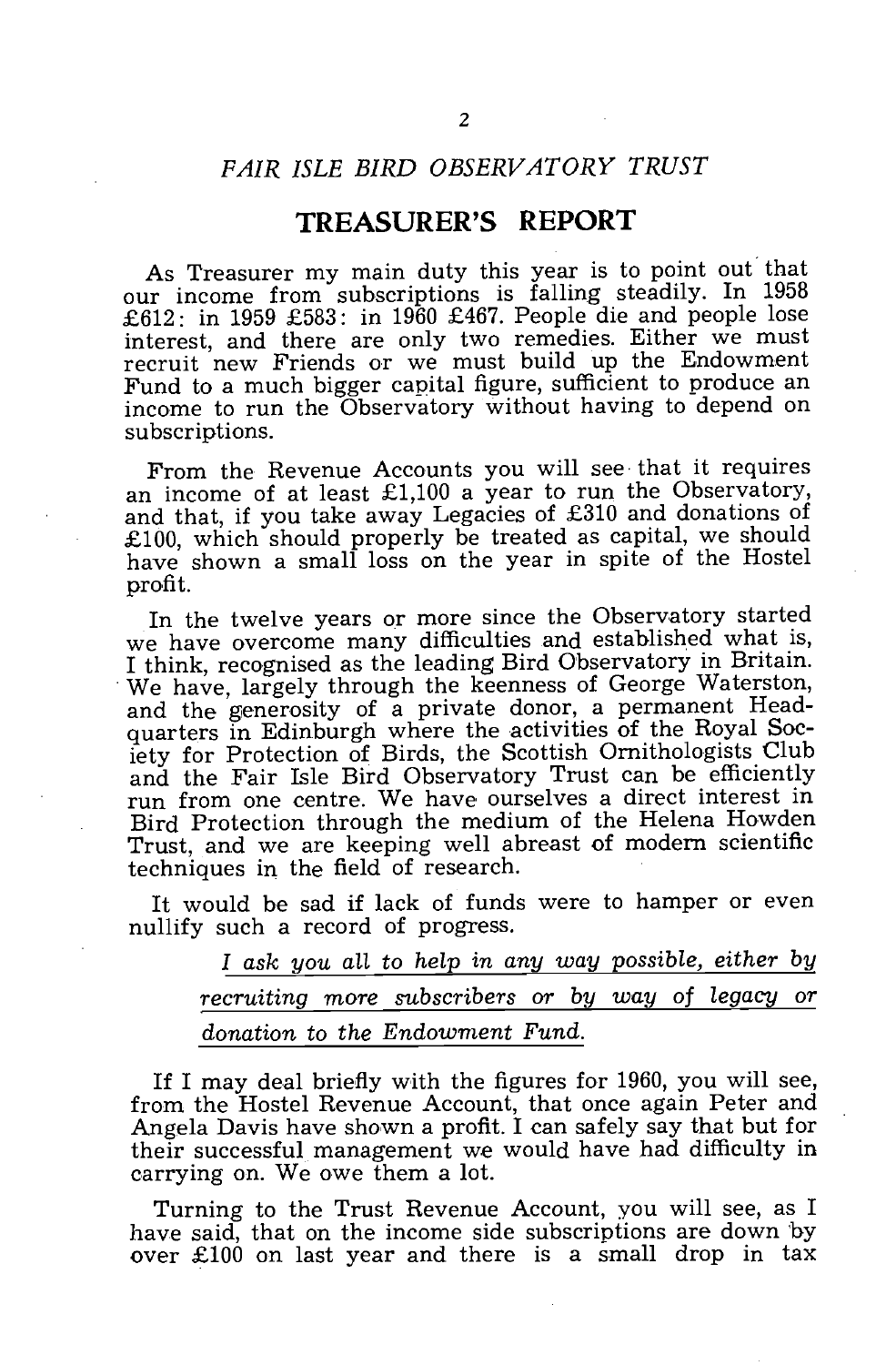recovered. Against this, on the expenditure side, we have cut down on printing and stationery. Otherwise there is not much change. We can do little, if anything, to reduce expenditure further so that everything depends on keeping the income steady or moving upward.

The balance sheet position is satisfactory. The savings bonds are held as a buffer against any possible future loss. The cash in the Hostel Bank Account is always held to cover purchase of supplies for the next season. .

The Helena Howden Trust monies are held by the Bank of Scotland, as Trustees, for the establishment of a bird sanctuary or sanctuaries in Scotland. Income and capital can be used at the discretion of the Fair Isle Trustees. Payments have been made to the Isle of May, to the St Kilda Fund and to the Hostel for equipment. The capital of the fund has an approximate value of £7,000.

The Endowment Fund has a present value of £6,862 inclusive of the Regent Terrace property. I should like to see it stand nearer the Thirty-thousand mark. Then we could really feel safe.

YEAR TO 31st DECEMBER, 1960

# **I.-Hostel Revenue Account.**

|                                                                                                                               | Expenditure  |           |                  | 1959             |              |         | 1960         |                |
|-------------------------------------------------------------------------------------------------------------------------------|--------------|-----------|------------------|------------------|--------------|---------|--------------|----------------|
| Stores at 31st December                                                                                                       | $\mathbf{r}$ |           | £100             | - 0              | 0            | £90     | $\mathbf{0}$ | 0              |
| Food Stuffs, Supplies, etc.                                                                                                   |              |           | 635 15           |                  | 6            | 612     | 11           | 11             |
| Telephone                                                                                                                     |              |           | 25               | -12              | 8            | 36      | 17           | 6              |
| Wages and National Insurance                                                                                                  |              |           | 213 11           |                  | -6           | 184     | 6            | 3              |
| Sundry Payments                                                                                                               |              | $\ddotsc$ | 17               | $\boldsymbol{3}$ | $\mathbf{1}$ | 59.     | 8            | $\overline{2}$ |
| Bird Ringing and Trap Repairs                                                                                                 |              |           | 29               | 5.               | 6            | 70      | 5            | 9              |
| Insurance of Huts<br>$\cdots$                                                                                                 |              | $\ddotsc$ | 68               | 10               | 0            | 68      | 10           | 0              |
| Fuel, etc.<br>and the state of the state of the state of the state of the state of the state of the state of the state of the |              |           | 116              | 13               | 8            | 116     | 2            | 5              |
| Profit as at 31st December                                                                                                    |              |           | 208              | -11              | 7            | 127     | -18          | 6              |
|                                                                                                                               |              |           |                  |                  |              |         |              |                |
|                                                                                                                               |              |           | £1415 3 6 £1366  |                  |              |         | 0            | 6              |
|                                                                                                                               |              |           |                  |                  |              |         |              |                |
|                                                                                                                               | Income       |           |                  | 1959             |              |         | 1960         |                |
| Board and Booking Fees                                                                                                        | $\cdots$     |           | $\dots$ £1308 17 |                  |              | 9 £1195 | 7            | 10             |
| Miscellaneous Receipts                                                                                                        |              | $\ddotsc$ | 16 5             |                  | 9            | 32      | 3            | 8              |
| Donations towards Repairs to Traps                                                                                            |              |           |                  |                  |              |         |              |                |
| damaged by Winter Gales                                                                                                       |              |           | 0                | 10               | 0            | 45      | 9            | 0              |
| Stores as at 31st December                                                                                                    |              | $\sim$    | 90               | 0                | 0            | 93      | 0            | 0              |
|                                                                                                                               |              |           |                  |                  |              |         |              |                |
|                                                                                                                               |              |           | £1415            | 3                |              | 6 £1366 |              | 6              |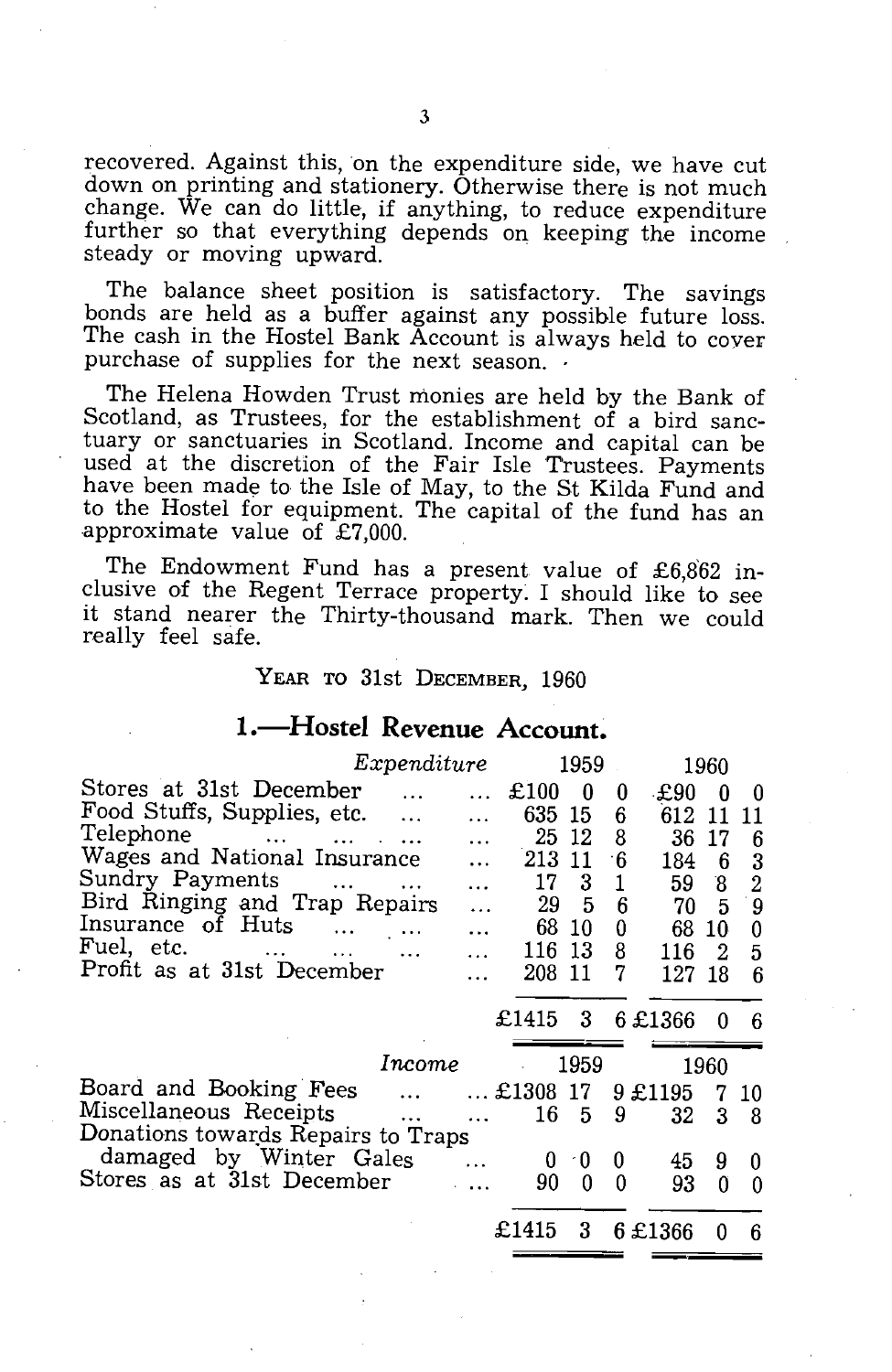# 2.-Trust Revenue Account.

|                                      |           | Expenditure |           |        | 1959     |   |                     | 1960 |                |
|--------------------------------------|-----------|-------------|-----------|--------|----------|---|---------------------|------|----------------|
| Wages and National Insurance         |           |             |           | £552   | 7        | 6 | £521                | 9    | 0              |
| Rents, Rates, Taxes, Insurance, etc. |           |             |           | 11     | 4        | 0 | 6                   | 6    | 0              |
| Printing, Stationery, etc.           |           |             |           | 247    | 18       | 8 | 172                 | 0    | $\mathbf{1}$   |
| Interest Paid                        | $\ddotsc$ | .           |           | 45     | 10       | 8 | 33                  | 3    | 10             |
| Travelling Expenses—Hostel           |           |             |           | 120    | 9        | 0 | 156                 | 4    | 0              |
| Repairs and Renewals-Hostel          |           |             |           | 118    | 12       | 8 | 117                 | 8    | 4              |
| Expenses of Administration           |           |             | $\cdots$  | 78     | 14       | 0 | 79                  | 1    | $6\phantom{a}$ |
| Profit carried to Balance Sheet      |           |             | $\ddotsc$ | 199    | -16      | 2 | 399                 | 4    | 7              |
|                                      |           |             |           |        |          |   | £1374 12 8 £1484 17 |      | -4             |
|                                      |           |             |           |        |          |   |                     |      |                |
|                                      |           |             |           |        |          |   |                     |      |                |
|                                      |           | Income      |           |        | 1959     |   |                     | 1960 |                |
| Subscriptions, etc.                  |           |             |           | £583   | -18      | 0 | £467                | 4    | 1              |
| Income Tax Recovered                 |           | $\cdots$    |           | 583 18 |          | 0 | 467                 | 4    | 1              |
| Interest on Savings Bonds            |           | $\cdots$    |           | 11     | 8        | 9 | 11                  | 16   | 0              |
| Income from Endowment Fund           |           |             |           | 142    | 7        | 3 | 130                 | 3    | 6              |
| Legacies Received                    |           |             |           | 0      | 0        | 0 | 310                 | 0    | 0              |
| Profit on Hostel                     |           | $\ddotsc$   |           | 208    | 11       | 7 | 127                 | 18   | 6              |
| Donations Received                   |           |             |           | 25     | $\bf{0}$ | 0 | 100                 | 0    | 0              |
| Lecture                              |           |             |           | 45     | 15       | 0 | 0                   | 0    | 0              |

# **Balance Sheet as at 31st December, 1960.**

### *Liabilities*

| Capital Account-Balance per last Balance Sheet £1066 15 3<br>Profit from Trust Revenue Account                | 399         | 4 | 7    |
|---------------------------------------------------------------------------------------------------------------|-------------|---|------|
|                                                                                                               | £1465 19 10 |   |      |
| Miss Helena Howden's Trust—<br>Balance in hand<br>$\ldots$ £600<br>$^{\circ}$<br>- 0<br>$\cdots$              |             |   |      |
| Less Payments made as per<br>Statement annexed<br>477 10<br>- 6                                               | 122         |   | 96   |
| Sundry Creditors-Endowment Fund:<br>Donation Received<br>$£2$ 0 0<br>6 6 11<br>Sum due at 31st December, 1959 |             |   |      |
|                                                                                                               | 8           |   | 6 11 |
| Balance due to Messrs J. & F. Anderson, W.S.,<br>at 31st December, 1960                                       | 279 15 10   |   |      |
|                                                                                                               |             |   |      |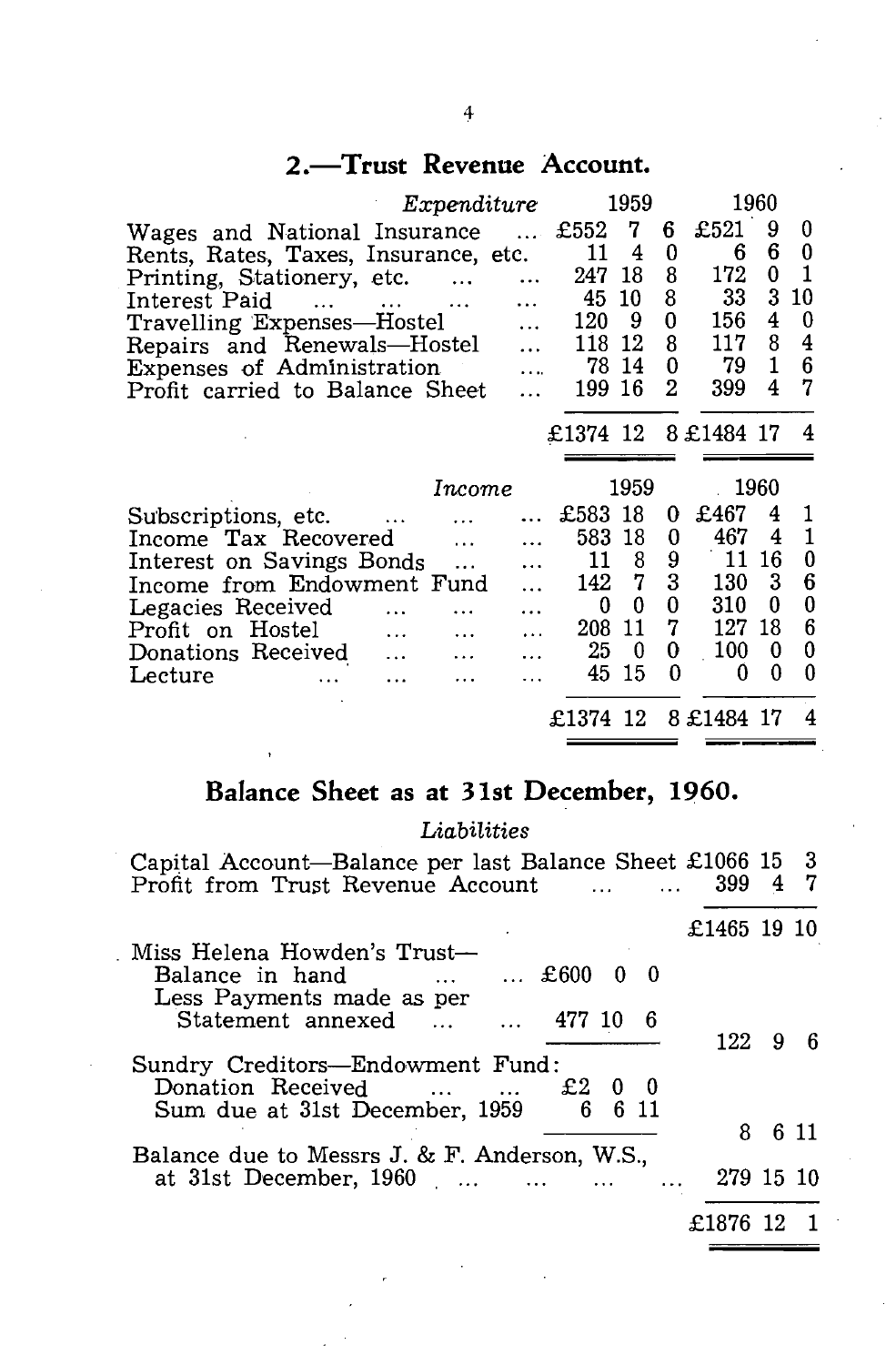#### *Assets*

| Buildings, Traps, etc., as written down              |                             |                           |        |          |              |                          | $\ldots$ £200 | 0        | 0          |
|------------------------------------------------------|-----------------------------|---------------------------|--------|----------|--------------|--------------------------|---------------|----------|------------|
| Furniture, Furnishings, etc., at Fair Isle           |                             |                           |        |          |              |                          |               |          |            |
| as written down                                      |                             |                           |        |          |              |                          | 485           | $\bf{0}$ | 0          |
| Scientific Equipment, as written down                |                             |                           |        |          | $\dddotsc$   | $\ddotsc$                | 150           |          | $0\quad 0$ |
| Investment- $\pm 642$ , $3\%$ Savings Bonds, 1960/70 |                             |                           |        |          |              | $\ddotsc$                | 619 1         |          | -3         |
| (Note: Market Value at $31/12/60$ £504)              |                             |                           |        |          |              |                          |               |          |            |
| Consumable Stores-                                   |                             |                           |        |          |              |                          |               |          |            |
| Food Stuffs                                          | $\sim$ $\sim$ $\sim$ $\sim$ |                           |        | £13      | 0            | 0                        |               |          |            |
| Live Stock                                           |                             | $\sim 100$ and $\sim 100$ | $\sim$ | - 40     | $\bf{0}$     | $\overline{\phantom{0}}$ |               |          |            |
| Fuel                                                 |                             |                           |        | 40       | $\bf{0}$     | $\theta$                 |               |          |            |
|                                                      |                             |                           |        |          |              |                          | 93            |          |            |
| Cash in Bank—                                        |                             |                           |        |          |              |                          |               |          |            |
| Trust Account                                        |                             |                           |        | £32 7    |              |                          |               |          |            |
| Hostel Account                                       |                             | ر میں ان البتار<br>انتخاب |        | 291 15 3 |              |                          |               |          |            |
|                                                      |                             |                           |        |          |              |                          |               |          |            |
|                                                      |                             |                           |        | £324     | $\mathbf{2}$ | - 3                      |               |          |            |
| Cash in Hand                                         |                             |                           |        | 5.       | 8.           | 7                        |               |          |            |
|                                                      |                             |                           |        |          |              |                          | 329 10 10     |          |            |
|                                                      |                             |                           |        |          |              |                          |               |          |            |
|                                                      |                             |                           |        |          |              |                          | £1876 12      |          |            |
|                                                      |                             |                           |        |          |              |                          |               |          |            |
|                                                      |                             |                           |        |          |              |                          |               |          |            |

EDINBURGH, 29th March, 1961.-Examined and found correct. (Sgd.) LINDSAY JAMIESON & HALDANE, C.A.

# **Miss Helena Howden's Trust.**

#### Payments Made

| Per Messrs J. & F. ANDERSON, W.S.                                                                                                                                                                        |          |  |
|----------------------------------------------------------------------------------------------------------------------------------------------------------------------------------------------------------|----------|--|
| 1960                                                                                                                                                                                                     |          |  |
| Mar. 1 Paid National Trust for Scotland for St Kilda<br>Fund for preservation of Birds and<br>Wild Life $\qquad \dots \qquad \dots \qquad \dots \qquad \dots \qquad \text{\pounds}{100} \quad 0 \quad 0$ |          |  |
| July 22 Paid Isle of May Bird Observatory in<br>payment of Account for repairs to<br>renewing roof of Low Light Head-                                                                                    |          |  |
| quarters of Bird Observatory  227 6 6                                                                                                                                                                    |          |  |
| Per HOSTEL ACCOUNT                                                                                                                                                                                       | £327 6 6 |  |
| Payments made for equipment    150                                                                                                                                                                       |          |  |
|                                                                                                                                                                                                          | £477     |  |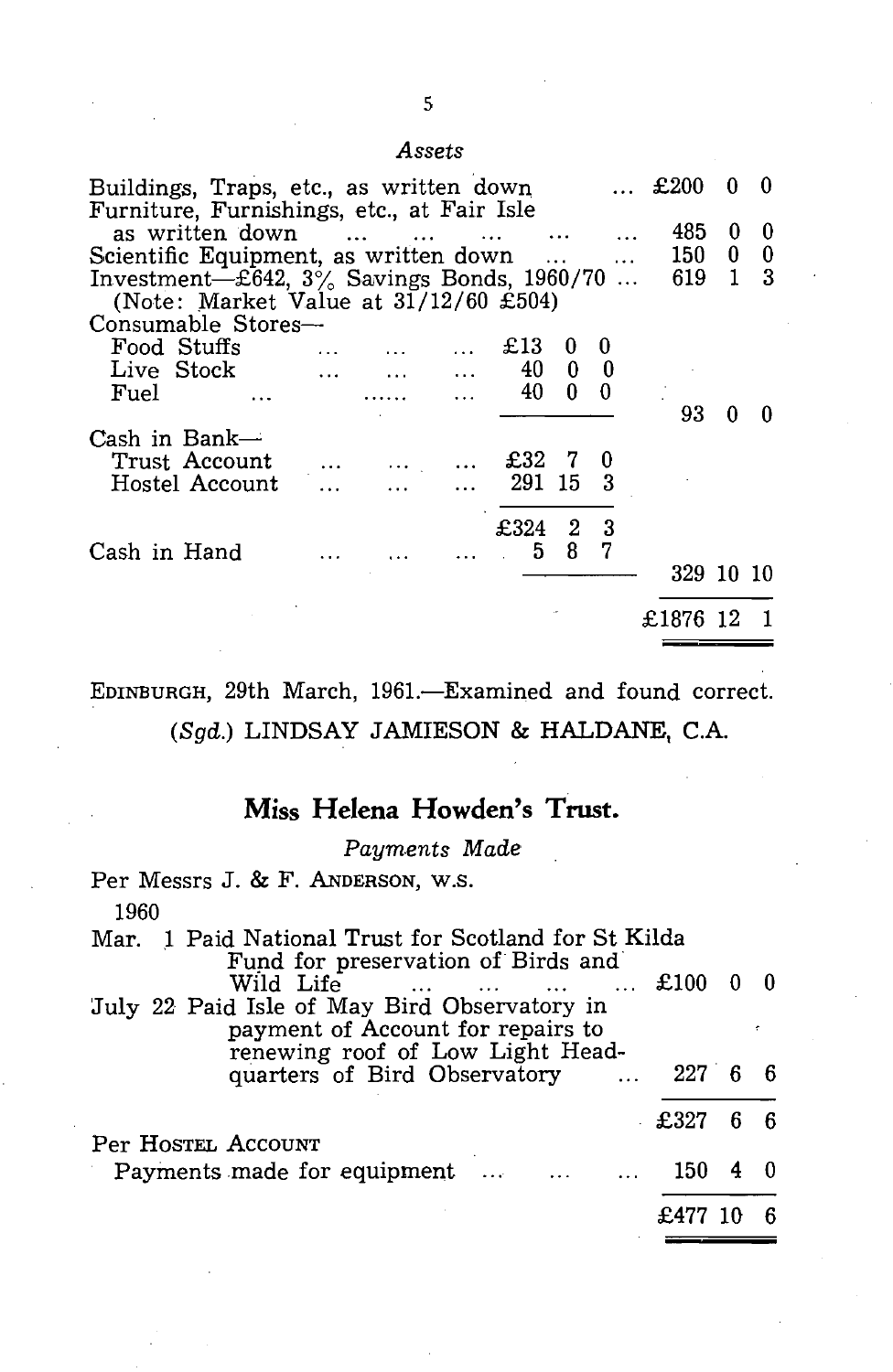#### **Fair Isle Endowment Fund**

PROPERTY and INVESTMENTS held as at 30th June, 1960.

| 3. £70 Whitbread & Co. "A" Ordinary Stock  415 12 6                                      | TOTAL £6862 12 6  |  |
|------------------------------------------------------------------------------------------|-------------------|--|
| 1. 21 Regent Terrace, Edinburgh—at cost<br>2. £4,300 3% Savings Bonds 1960/70   3397 0 0 | $\dots$ £3050 0 0 |  |

Note.-The Regent Terrace Property is the Headquarters of the Scottish Ornithologists Club, the Royal Society for the Protection of Birds (Scottish Office) and the Fair Isle Bird Observatory Trust. As such it is non revenue producing, but all expenses and outgoings are borne by the first named body to whom it is leased. The annual income from the Fund is paid to the Fair Isle Bird Observatory Trustees.

# **WARDEN'S REPORT FOR 1960**

In 1960 the Observatory was open from 13th February until 6th December. A hundred and fifty people stayed at the Hostel for a total of 180 weeks; a decrease of four people and 19 weeks compared with 1959. This fall was not unexpected, because for some obscure reason our accommodation-record has shown regular alternation of peaks and dips in successive years. Fortunately the peaks are getting higher and the dips shallower, and it is already evident that 1961 should break our previous record. The bulk of our new visitors are coming by recommendation, rather than through our advertisements; and the "recapture-rate" remains extremely high.

Miss Pat Adams continued her excellent work in the Hostel kitchen, and my wife continued to cope with the housework and secretarial duties, in addition to rearing a family. The new assistant, Gordon Barnes, worked very willingly and well, and is returning to us in 1961.

#### *Island Events*

The outstanding event of the island's year was undoubtedly the Royal Visit of 11th August, when our Chairman, Hon. Secretary, and the Warden, with their wives, shared with many of the islanders the honour of being presented to Her Majesty the Queen. Also in the Royal party were Prince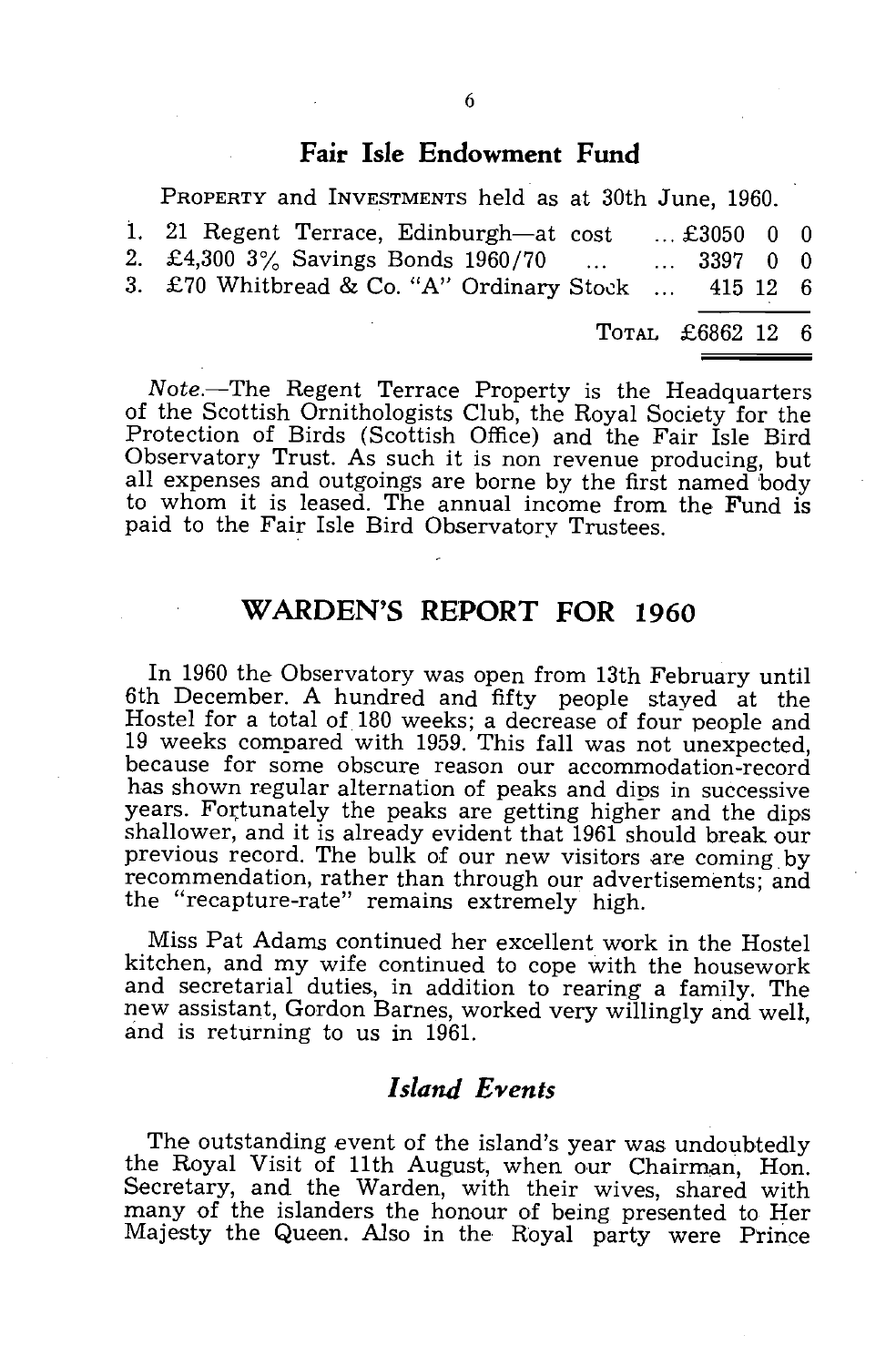Philip, Princess Alexandra and Prince Michael of Kent. A fresh breeze obliged the party to land at South Harbour, and this, coupled with the lateness of the hour, prevented a call at the Observatory. The visitors enjoyed tea at Taft, and were given presents of knitwear and weaving at the Village Hall. The Press concentrated on obtaining photographs of the Royal party riding in the island lorry, which had been transformed for the occasion!

The 150 members of the Islands Cruise, aboard M.V. *Meteor,*  landed for a few hours on 24th May, and for the third successive year they struck a day of splendid weather. The passengers and our visitors, between them, gave the local knitters a full year's work, and the weavers also found a ready market for their winter's output.

Three boats again fished the lobsters during the summer. It was not so good a season as in 1959, but this, it was hoped, was only a temporary recession, resulting from the impact of a stormy winter on the inshore life. Haddocks were extremely scarce, and for the first time in memory there were none drying for winter use in the crofts.

The island's population declined further, with the emigration of the Johnson family from the Haa. They had immigrated in 1957, but had not thrived. This brought the community to a lower level than ever before; at the end of 1961 there were only 43 people in the crofts, and five of these are away at school in term-time. Any further significant decrease would almost certainly mean evacuation.

The new Missionary and Schoolteacher, Mr and Mrs Gordon Cornish, arrived on the isle in March. Nurse Cairns, who had been resident for some 13 years, retired in August, and is now living in the United States. She was replaced in December by Nurse Duncan.

# *A cknowled gments*

We again express our perennial thanks to all the islanders for their ready help and  $\cos$ -operation in our work, and for their forbearance in the few cases of damage and disturbance caused by over-enthusiastic bird-hunters.

We are most grateful to the Countess of Wemyss, Mrs K. C. Elder, Miss Isobel Hogg, Mrs K. M. Mylne, Messrs H. G. Brownlow, H. Heaton and T. Salusbury Jones, for their kindly gifts of bicycles for the hostel "fleet"; and to the Royal Scottish Museum for the continued loan of a most useful collection of bird-skins.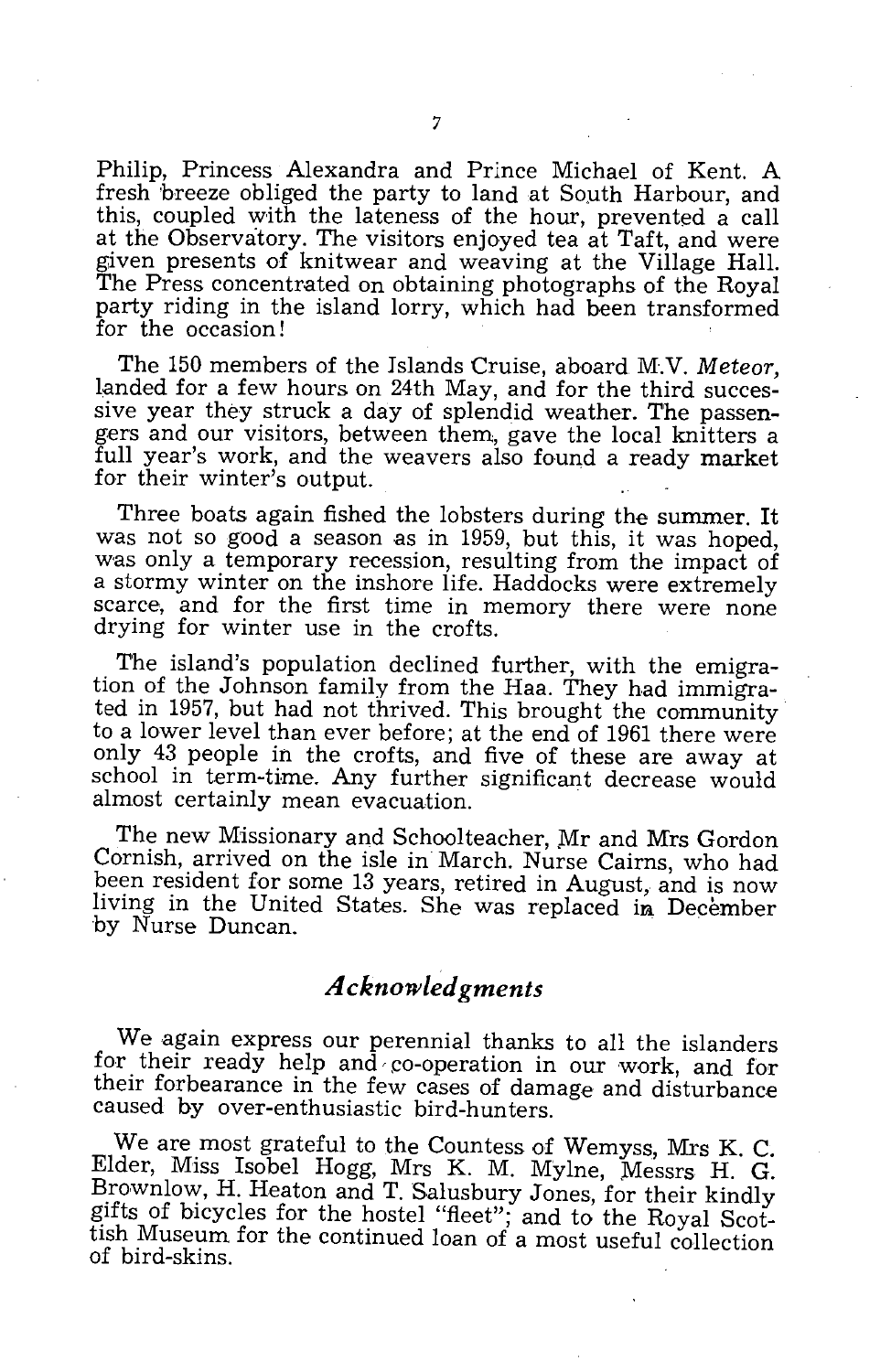#### *Co-operation*

The Observatory continued to work closely with the Migration Research Officer, who visited the isle in September; and with the Edward Grey Institute's radar observers in Scotland, Drs W. R. P. Bourne and T. M. Myres. We also provided regular information on the migrants to *British Birds,* and passed details of 42 rarities to the Rarity Records Committee. In addition we corresponded with several non-ornithological specialists on subjects ranging from Grey Seals and Field-Mice to freshwater molluscs.

### *Breeding Birds*

ARCTIC SKUA. The population study continued along the same lines as in earlier seasons. The colony remained at 65 pairs, the same as in 1959. This was doubtless only a temporary halt in the recent increase, for the increment of new breeders was rather smaller than in 1959, and there was an abnormal loss of older birds over the winter.

The newcomers included nine birds ringed as chicks on the isle, bringing the total of local chicks recovered as breeders to 38 over the past six years. They included one nesting for the first time at six years of age, the oldest to join so far.

Breeding-success, at  $57.1\%$ , was almost as low as in 1959, but for a different reason. Last year the losses were mainly in the egg stage, and caused by predation and disturbance; this year they were nearly all in the chick stage and due to food-shortage. Most other sea-birds suffered in the same way, and the exceptionally stormy winter may have been responsible for the poor results.

The female which laid a clutch of three eggs each year between 1956 and 1959, and never succeeded in hatching any of them, failed to reappear in 1960, but was replaced by another with the same unfortunate predeliction. This was equally unsuccessful.

Mr Peter O'Donald of Cambridge University again helped for five weeks with the collection of data for his work on skua genetics.

BONXIE. The colony increased by only one pair to twenty breeding in 1960, a lower figure than anticipated after the large influx of non-breeders in 1959. There were indications, both from the number of vacant 1959 territories, and from late laying-dates at other sites, that as with the Arctic Skua,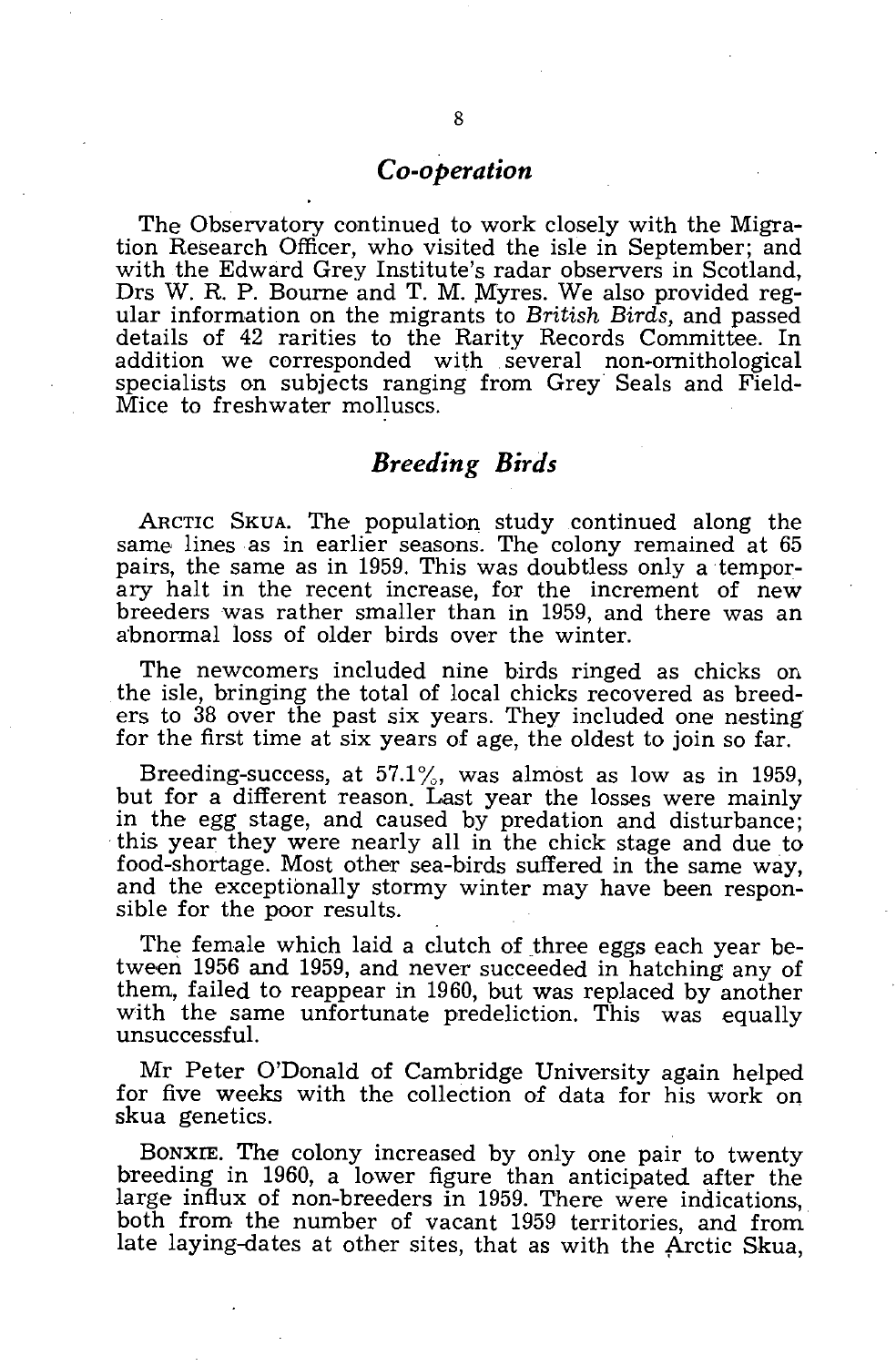a high proportion of the established breeders had not come back. The vacancies presumably absorbed most of the birds reaching maturity in 1960. There was no large gathering of non-breeders this year, and the Arctics were able to regain much of the ground near the airstrip that they had lost in 1959.

The Bonxies' 'breeding-success was extremely low despite. a good hatching-rate, only some thirteen young being reared from 37 eggs. The islanders are known to have destroyed several of the chicks.

OTHER BREEDERS. As already mentioned, the sea-birds in general had a poor year, and many fewer young were available for ringing in the colonies we habitually visit. This was particularly true of the Shag, the Kittiwake, and the auks. Many young Shags, and especially the later ones, were affected by a disease with similar symptoms to the endemic virus infection Puffinosis, of shearwaters. Such epidemics seem to occur when malnutrition lowers the resistance of the subjects. -

In contrast, the passerines and other terrestrial species benefitted from the unusually fine summer, and had very high breeding-success.

Among the less common breeders, a pair of Peregrines reared one or two young, and one, probably two, pairs of Corncrakes again nested. So far as is known, there were no breeding Blackbirds, although two or three individuals summered. The Lapwing colony totalled ten or eleven pairs, and at least one pair of Snipe nested successfully.

#### *Migration*

The Bird Observatory re-opened on 13th February, but we were almost immediately engulfed by one of the heaviest snowfalls for many years, and the movements of birds (and bird-watchers) were very restricted until late in the month. The first passerine species to appear in any numbers was the Skylark, with diurnal arrivals in fine weather on 28th February and 1st March, and again on 15th March. Lapwings began to arrive on 29th February and over 100 were present by 6th March. A Stonechat on 1st was followed by two others 2nd, and there were four by the 6th; a similar movement came between 21st and 26th. Several Pied Wagtail were seen after the 7th, but the first White Wagtail was delayed until the 29th. The only significant fall of night-migrants during March involved many Starlings, over 250 Blackbirds, and a few Woodcock on 23rd, and Twite on the 24th.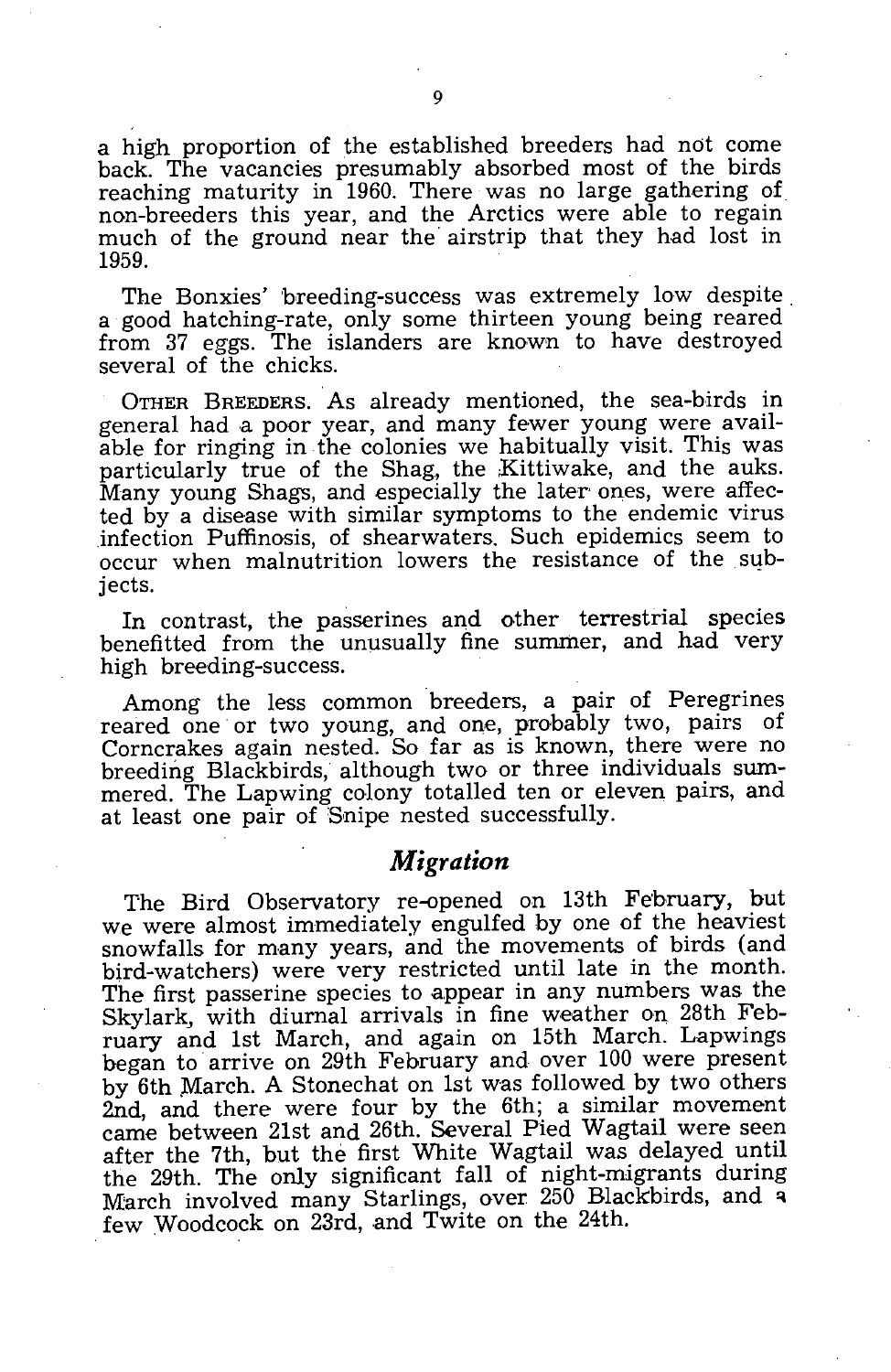South-east winds in early April produced big falls of Blackbirds on the 1st, 6th, and (with Fieldfares and Redwings) on the 8th; and a sprinkling of Robins, late on the 4th, was followed by over 80 Chaffinches next day, when Jackdaws reached an unprecedented total of 56. The first Ring Ouzel came on the 6th, a Black-bellied Dipper on the 7th, and two Chiffchaffs on the 8th. The wind was north-west for the rest of April, and the only notable movements involved the localbreeding passerines, on the 17th, and Icelandic ones on the 23rd. Upt to four Greenland Redpolls occurred between 17th and 19th, and two Lapland Buntings on the 19th were followed by five or six others during the next two weeks. The island's first Collared Dove turned up on 18th April, and a Waxwing was found freshly-dead on the 22nd.. The first Whimbrel passed on the 24th, a Redstart 25th, Grey· Lag Goose and Swallow 27th, and two Willow Warblers 29th.

The wind was a little more variable in early May, and though there were still no large falls we added new summermigrants on most days. Common Sandpiper reached us on the 3rd, Corncrake, Sand Martin, Tree Pipit, and Tree Sparrow on 4th, House Martin 5th, Whinchats and Greenfinch 6th, Sedge Warblers 7th, Grasshopper Warbler and Lesser Whitethroat 8th, Black Redstart 9th, Wryneck and Red-backed Shrike 10th; and there was a late Stonechat on the 11th.

The breeze set south-easterly on 11th May, and the next five days saw the biggest May migration in the Observatory's time. Birds avalanched shortly before nightfall on the 11th, and next day the island was alive with Willow Warblers, Redstarts, and other small birds. Most species peaked on the 13th, when we counted 120 Redstarts, 50 Robins, 250 Willow Warblers, 40 Pied Flycatchers, 100 Tree Pipits, and 30 Reed Buntings; but after a decrease on the 14th, another overnight fall gave us 25 Fieldfares, 30 Ring Ouzels, 50 Whinchats, over 300 Willow Warblers, many hirundines and the first Swifts, on the 15th. Whitethroats reached a delayed peak of over  $60$ on the 16th. These common birds were accompanied by a splendid variety of less-familiar ones. Apart from a scattering of Wrynecks, Black Redstarts, Bluethroats, Lesser Whitethroats, Red-backed Shrikes, and Ortolans, we may mention four male Grey-headed Wagtails, a male Woodchat, and a male Red-tailed or Isabelline Shrike (the third British record), all on the 12th, Little Bunting 13th, and a southern Short-toed Lark on the 14th.

The rest of the spring was bound to be an anti-climax. The invaders soon passed on, and there were no further arrivals of any size. One curious absentee from the big rush, the Garden Warbler, was not seen until the 21st, and the Cuckoo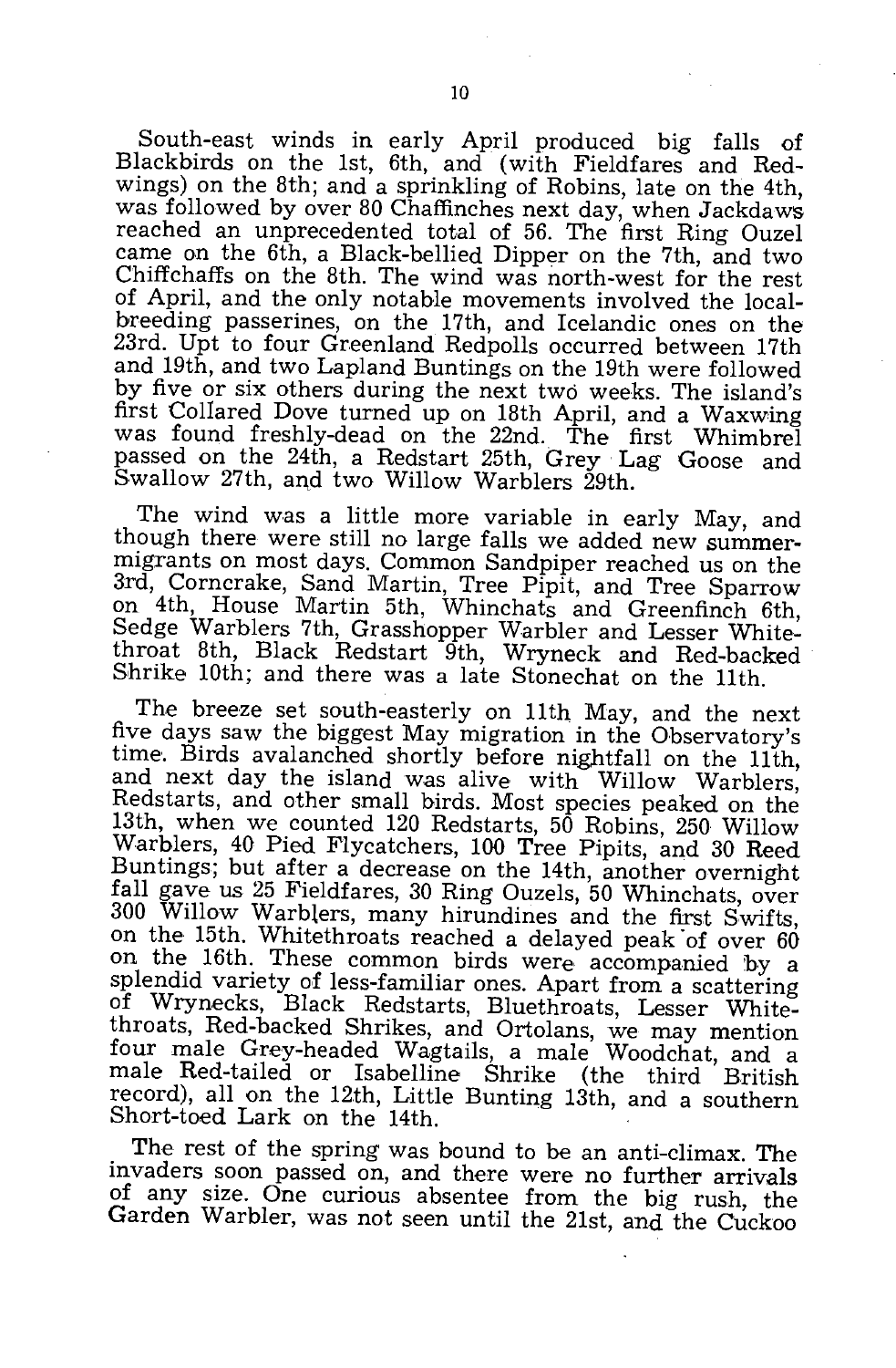not until the 22nd. Greater Wheatears passed again on the 24th-25th, with a further wave of hirundines. In June the only noteworthy birds were a male Lesser Grey Shrike on the 5th, Red-backed Shrikes on the 3rd and 10th, a Marsh Warbler 8th, and another Collared Dove on the 18th.

The midsummer wader passage was very thin, and in the absence of Crossbills there were few passerines, a Hawfinch on the 22nd July, and a Mealy Redpoll.on the 24th, were both unique at this time, and the odd arrivals in early August included a fine male Red-headed Bunting from the 8th, a Wood Warbler 10th, and an adult Rose-coloured Starling on the 12th.

Waders provided most of the interest in late July and early August. Redshanks totalled over 100 on 27th July, and there were several Greenshanks, Green Sandpipers, and Ruffs about this time, whilst other species included Turnstone, Whimbrel, Dunlin, and Knot, came in fair numbers on 9th and 16th August. A Buzzard occurred on the 16th, and a Turtle Dove on the 20th.

The serious business of the autumn began with moderate falls of the north-western passerines, Wheatears, Meadow Pipits, and White Wagtails, on the 20th and 21st. After 300 Common Gulls on the 22nd, another small Wheatear and pipit arrival coincided with a few warblers and other continentals on the 23rd, and on the 24th we caught the first two Little Stints, forerunners of an exceptional passage in late September. On 25th August, with the wind backing north of east overnight, we again had a simultaneous fall of birds from the north-west and from Europe, but on a much larger scale. Icelandic Wheatears came in considerable numbers, with over 50 Willow Warblers, 8 Barred Warblers, and a variety of other small birds including Whinchats, Garden Warblers, Spotted and Pied Flycatchers, Tree Pipits, an Icterine and a Wood Warbler, and an Ortolan. The Wheatears increased further on the 26th, with Meadow Pipits, and though the continentals were reduced, we added a Wryneck. A renewed influx of continental birds lasted from the 27th until the easterly wind ceased on the 29th; over 70 Willow Warblers, three Wrynecks, and three Wood Warblers on 27th, eight or nine Barred Warblers, three Ortolans, and a Reed Warbler 28th, over 20 Redstarts, Turtle Dove, and a juvenile Woodchat on: the 29th. A Black-tailed Godwit, and two or three more Barred Warblers, arrived on the 31st. These August Barred Warbler arrivals were among the largest we have known, and odd birds continued to pass, through most of September.

Although the wind was north-west for the first five days of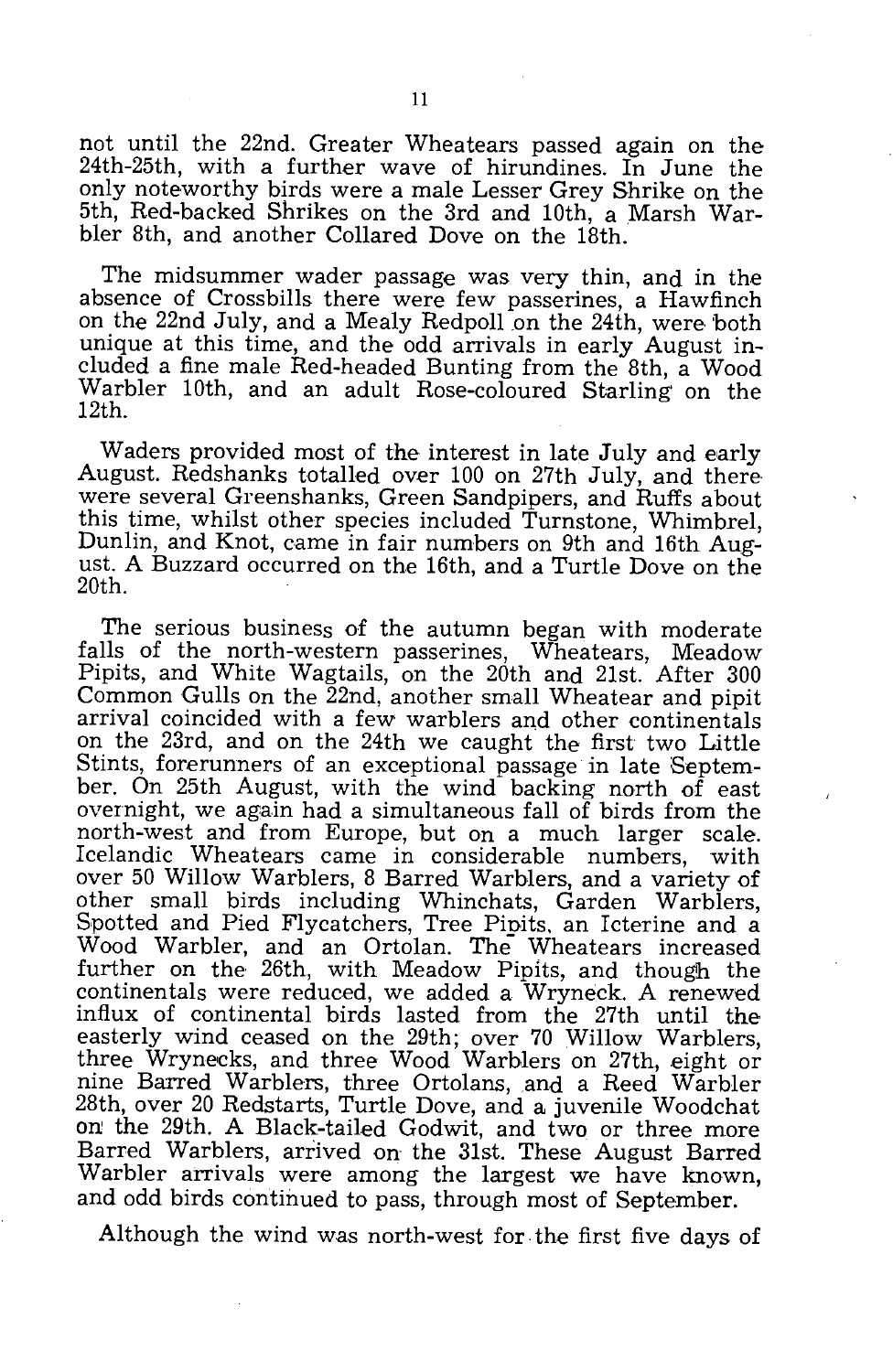September, the new arrivals were almost all continental birds. A second Icterine came on the 1st, Jack Snipe and Bar-tailed Godwit 2nd, a Scarlet Grosbeak 4th, and another, with three Tree Sparrows, on the 5th. On the morning of the 6th we saw Great Northern Diver, Grey Lag Goose, 2 Little Stints, and the first Lapland Bunting, and with the wind shifting southeast in the afternoon, various warblers arrived. This afternoon fall was repeated on the 7th, bringing Whinchats and Pied Flycatchers, but also a Greenish Warbler, a Chiffchaff, and a Little Bunting. Skylark immigration was observed early on the 7th and 8th, and on 9th Greenland Wheatears and Meadow Pipits arrived in some quantity, with at least 18 Lapland Buntings and two Red-backed Shrikes. On the 11th we located over fifty Lapland Buntings, and a detailed search of the moorland improved this total to over 90 on the 13th, most of them probably already present for some days. This was the largest arrival of this species we have known, but the only one of the autumn, though a few birds were resident until early November. The last major fall of Greenland Wheatears, together with White Wagtails and the only Greenland Redpoll of the autumn, came on 12th September.

'The wind backed south-east on the afternoon of the 12th, and it was to remain easterly, with breaks of no more than two or three days, until late November. It deprived us, almost completely, of our normal late migrants from Iceland and Greenland, but brought a wealth of eastern birds. Already, on the evening of the 12th, a new Scarlet Grosbeak and the first Fieldfare and Redwing had come in, but a much greater movement commenced on the 14th, and a build-up continued until the 20th. On 14th there were 80 Common Gulls, a dozen Pied Flycatchers, a few Garden Warblers, an Aquatic Warbler, and one or two Little Buntings; on the 15th more Willow Warblers, Whinchats, and Whitethroats, a Bluethroat, and various waders including 30 Ringed Plovers, 10 Dunlins, and seven Little Stints. By the 16th there were 25 Garden Warblers, almost as many Willows, Whinchats, Redstarts, and Tree Pipits, 3 Bluethroats, 5 Blackcaps, several Barred Warblers, Goldcrests, Spotted Flycatchers, Hedge Sparrows, one or two Red-throated Pipits, 10 Siskins, the first Snow Bunting, and the observatory's first record of a Little Grebe. On the 17th we saw over 40 Garden Warblers, 21 Siskins, 17 Little Stints, 6 Bluethroats, a Curlew-Sandpiper, Pied Woodpecker, two or three Reed Warblers, Red-breasted Flycatcher, and two Ortolans. The 18th brought at least fifteen Kestrels, 3 Sparrowhawks, Wryneck, Red-backed Shrike, 15 Chaffinches, and more Wheatears and Meadow Pipits. At least ten **Blue**throats were present by the 19th, and on the 20th over 40 Siskins, 60 Snow Buntings, and a "ring-tail" harrier. Most had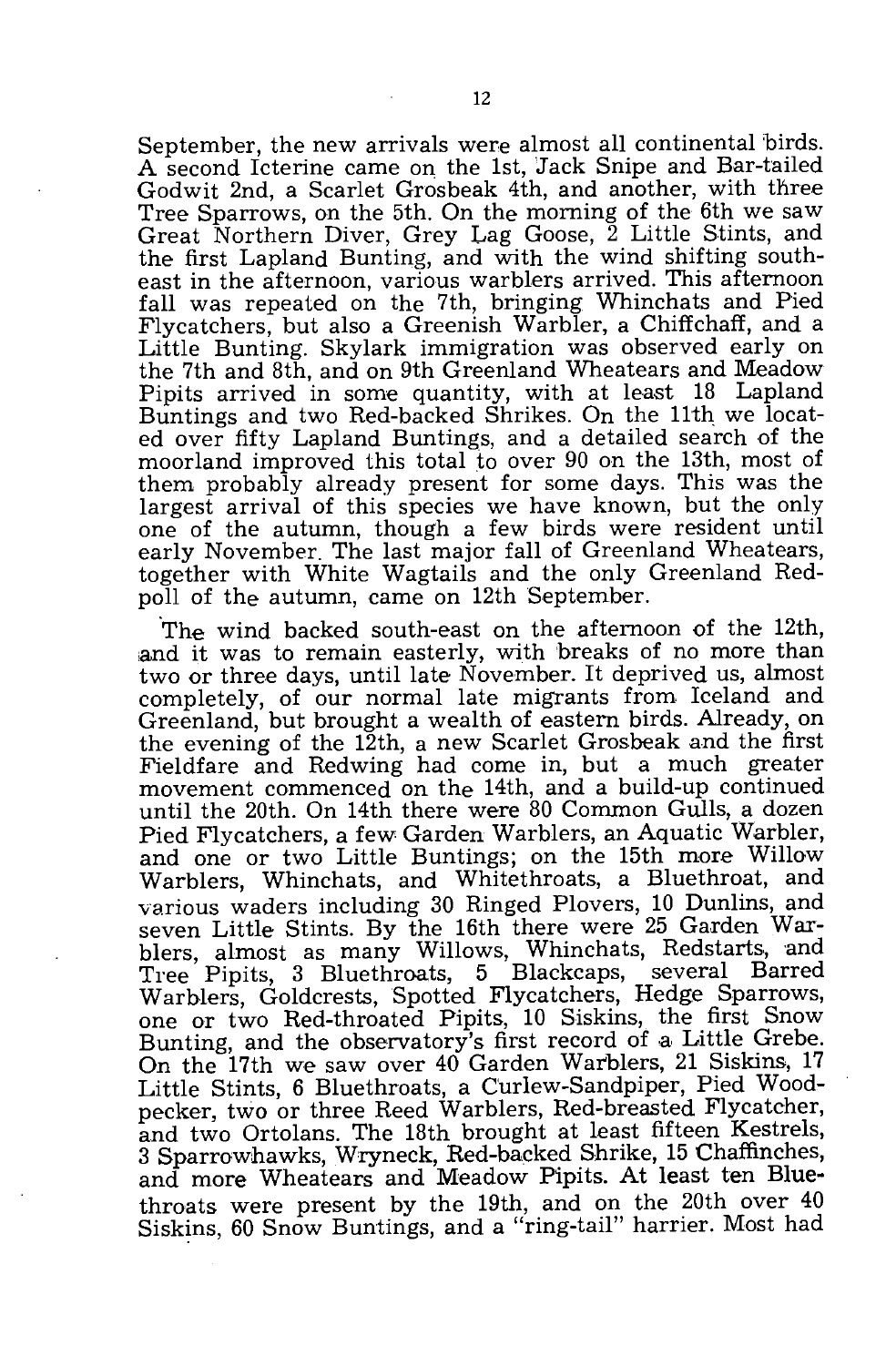passed on by the 21st, when an Arctic Warbler occurred, but the passage quickly revived and on 22nd September we saw over 85 Siskins, 8 or 9 Blackcaps, a Yellow-browed Warbler, a new Grosbeak, and a Rustic Bunting. Small Wheatears and several warbler species increased on the 23rd, with a last Barred Warbler, another Red-breasted Flycatcher, and a new Ortolan, and there were probably two Rustic Buntings.

After three quiet days, the 27th September saw over 75 Redwings, several Fieldfares and Song Thrushes, and a quantity of smaller migrants including no less than six Yellowbrowed Warblers, a few Bramblings, and another Rustic Bunting, two more Little Buntings, and a Reed Bunting. Redwings had increased to over 200 on the 28th, and a Barnacle Goose came in. This was joined by 12 Greenland Whitefronts next days, and the party remained for over a fortnight. On the 30th, a visitor saw a small dark *Locustella* which subsequently proved to be a Lanceolated Warbler.

The first week of October was no less stimulating (than late September. Apart from Redwings, which increased again on the 1st, the common species were Blackcaps, with peak numbers of over 30 on the 4th and 6th; Bramblings, with over 40 by the 5th, and lesser numbers of Redstarts, Garden and Willow Warblers, Northern Chiffchaffs, Goldcrests, and Ring Ouzels. The more exciting migrants were a southern Shorttoed Lark from the 1st, a Red-throated Pipit from 2nd to 10th, a Great Grey Shrike 2nd, and another 4th, Slavonian Grebe, Great Snipe, the Lanceolated Warbler, late Reed and Sedge Warblers on the 4th, Red-breasted Flycatcher 5th and 7th, and Yellow-browed Warbler 6th.

In the second week of October the winds were well north of east, and no large movements developed, but records included three additional Barnacle Geese, a late Wryneck, and 27 Tree Sparrows on the 8th, an eastern Short-toed Lark 9th, the first Long-tailed Duck and three Merlins 10th, and six Whooper Swans on the 12th. By the 13th there were ten Longtails, a Ruff, and a few thrushes and other passerines. These heralded a new passage of continentals, which reached its peak on the 15th and 16th, with up to 250 Redwings, 120 Fieldfares, 60 Blackbirds, and 80 Snow Buntings, besides a score of Chiffchaffs and several Robins, Song Thrushes, and Blackcaps. A Little Bunting and a Waxwing occurred on the 14th, and five Grey Lags; two Yellow-browed Warblers and another grey Short-toed Lark were seen on the 15th, and 8 Whoopers passed; and on the 16th there was a Mealy Redpoll. An immature Yellow-headed Wagtail, the third for Fair Isle and Britain, was present from the 17th to the 22nd.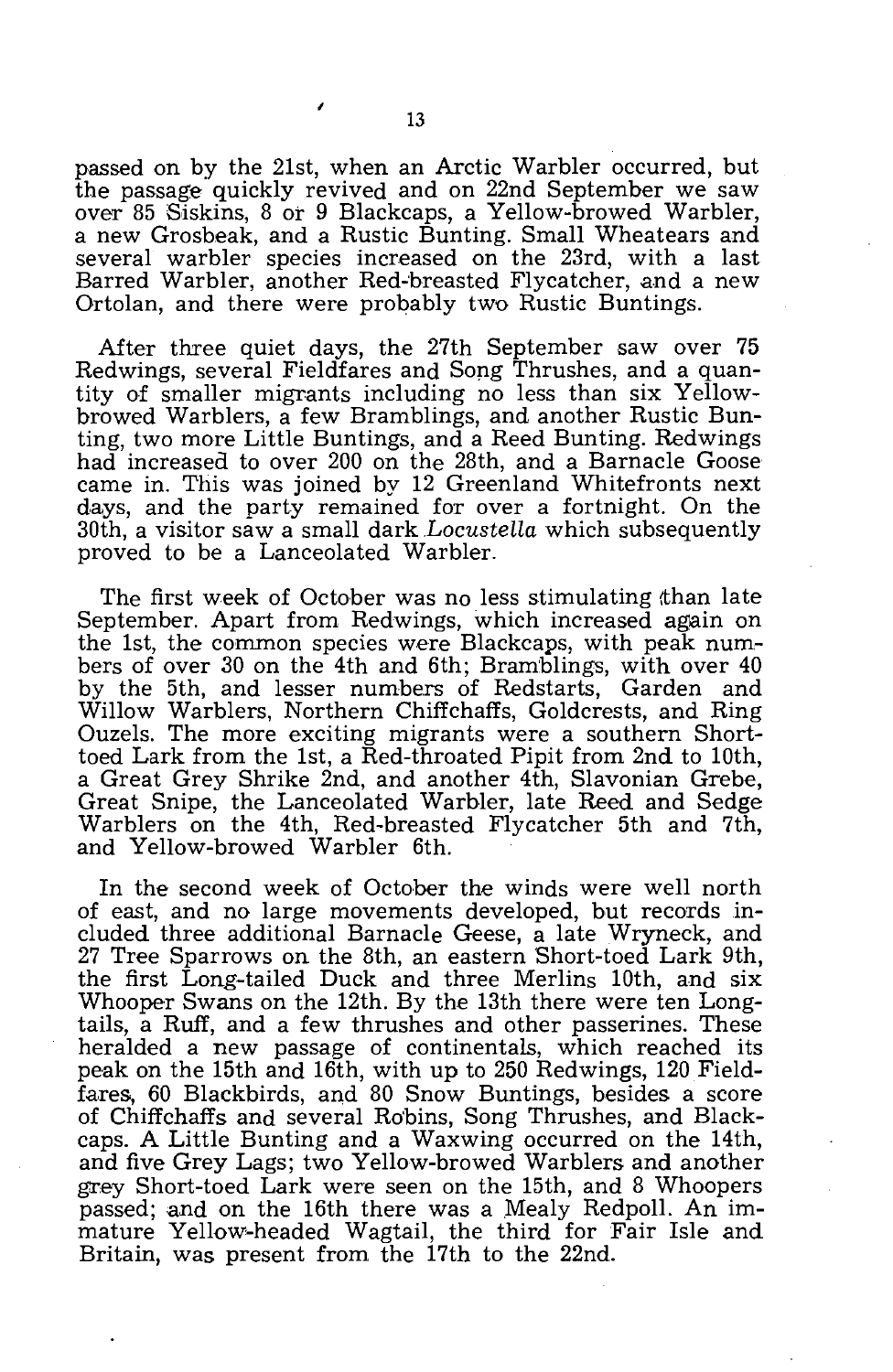After another small arrival of thrushes on the 18th, with a last Red-breasted Flycatcher, there was a much larger movement next day, bringing over 150 Blackbirds, a dozen Robins, and Goldcrests, three Greenfinches, a Great Snipe, and two Short-eared Owls, as well as 18 Grey Lags. There were five Greenfinches on the 20th (more than for many years), and over 30 Woodcocks.

On 21st October, Skylarks and Starlings increased and there were 43 Bramblings, a Richard's Pipit (which stayed until the 23rd), and a magnificent adult Rough-legged Buzzard was found injured. It died that night, but an immature was wellseen next morning, and we also found another Short-toed Lark, another Red-throated Pipit (present until the 27th) and a Great Grey Shrike. A Shorelark and two Waxwings were seen on 23rd, also a Long-eared and 4 Short-eared Owls; Shorteareds must have been in exceptional numbers at this time, and on the 27th I flushed a Long-eared and 7 Short-eareds simultaneously! Blackbirds peaked again on the 24th, with over 30 Robins, a dozen Chiffchaffs, a Black Redstart, and an extremely late Reed Warbler.

The Grey Lag supplanted the Pink-foot as our commonest goose this year. Twenty-onc on the 25th were joined by twenty more next day. This goose always seems suicidally inclined at Fair Isle, and as usual the flock settled in for up to a fortnight, though constantly harried by the islanders. A Whitefront accompanied them on the 26th.

During the night of 26th-27th October, large numbers of Redwings and Starlings came to the South Lighthouse, and in the morning there were over 500 Field£ares, 200 Redwings, 250 Blackbirds, 60 Robins, 50 Woodcocks, 9 Blackcaps, a Black Redstart and two Slavonian Grebes present, and the autumn's biggest Common Gull arrival-over 400 birds-took place. Not one Common Gull was found on the 28th, but over 200 Snow Buntings, 7 Jackdaws, and another Waxwing were seen. Robins increased to over 85 on the 29th, and 2 Tree Sparrows and 8 White-fronts were new. Four Yellowhammers were present on the 31st.

The easterly weather continued for the first three weeks of November, but the migration seemed to be "played out," and we had neither the big thrush falls nor the heavy Snow Bunting passage of earlier years. The highlight of the month was a second Lanceolated Warbler on the 1st. A last solitary Wheatear appeared on the 2nd, and on the 3rd there were about 50 Woodcocks, 4 Blackcaps, and 4 Whooper Swans-our third and last party of swans this autumn, though the winter herd at Spiggie, only 30 miles away, reached the high total of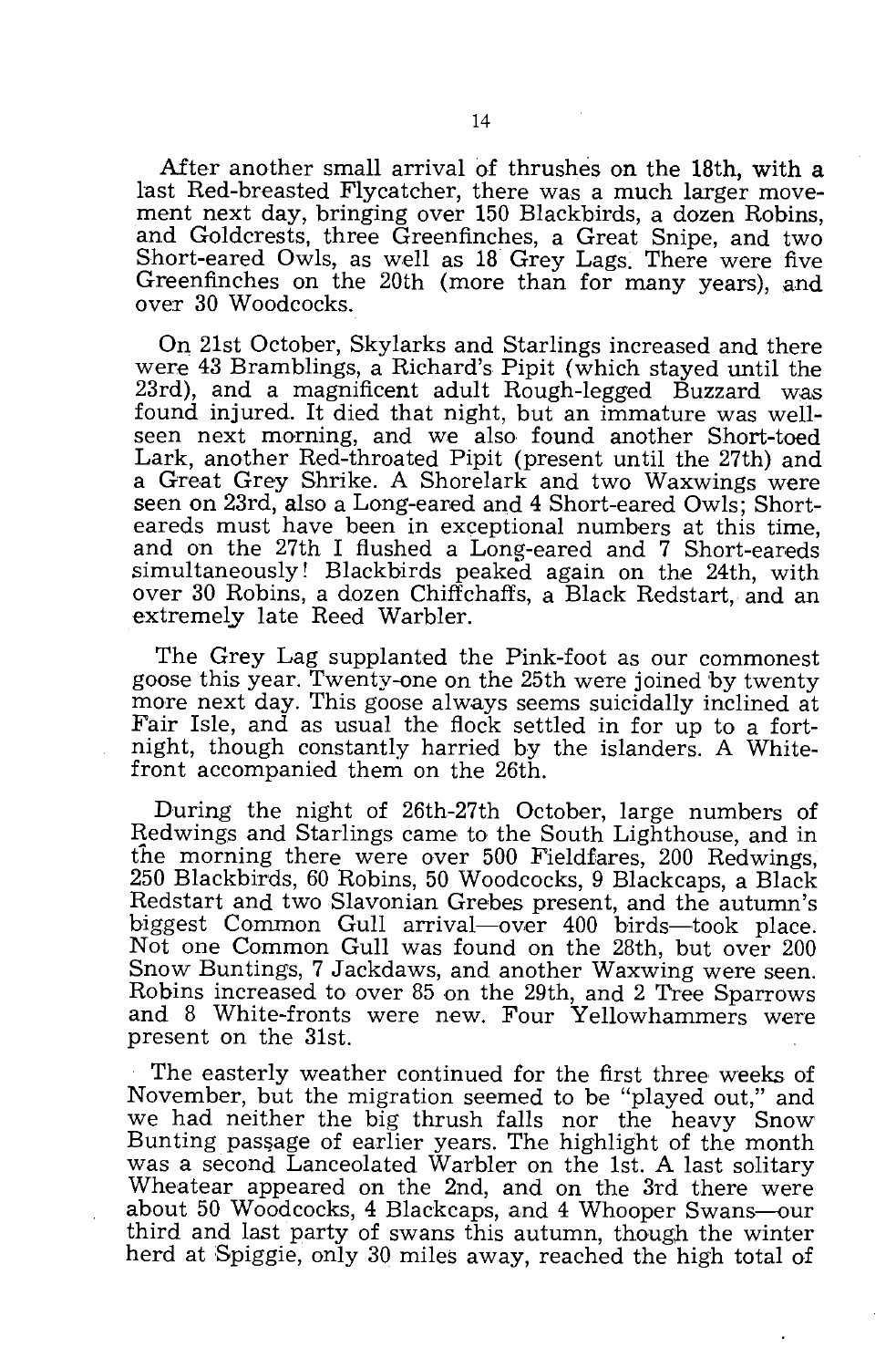116 birds at this period. The 4th November had the most varied list of migrants during the month, with several Redstarts, Robins, Blackcaps, Chiffchaffs, and Goldcrests, a Bluethroat, a late Garden Warbler, a' Waxwing, a Grey Plover, and 12 Tree Sparrows (which were to winter in the isle). Two Pink-feet passed on 5th, and on 6th a Black Redstart, several Chiffchaffs, and Hedge Sparrows arrived. Snow Buntings numbered 200 again on the 7th.

Token arrivals of the common thrushes and Woodcocks followed on the 10th, 13th, 15th, 18th,22nd, and 25th. They were joined by a few Blackcaps on all these dates, and when the last was trapped on the 25th we had ringed 102 in 1960, compared with our previous record of 36 in 1959! Other noteworthy migrants in November were a Slavonian Grebe and a Great Grey Shrike on 10th, when the first Glaucous Gull was also seen and caught; a late Dotterel and a Velvet Scoter 14th, two Corn Buntings 18th, a Coot on the 20th, a Woodlark 25th to 30th, and yet another eastern Short-toed Lark from the 28th to at least 4th December. Observations ceased on 6th December.

Birds of 178 species were identified on the island during the year.

## *The Traps*

Many of the permanent traps were badly torn in the hurricanes of October and December 1959, and heavy snow in February 1960 added greatly to the damage. We were able to do most of the major repairs during March and April, and the minor ones later in the spring; and in August and September the Haa trap was radically altered and rewired, and should perform much better, especially if we can establish some cover inside it. Mist-nets were again widely used, and the dazzle·netting technique gave us some valuable captures.

#### *Ringing in* **1960**

5109 birds of 112 species were ringed during the year, 5071 on Fair Isle, and 38 by Magnus Sinclair in Unst. The grand total was an increase of some 350 over that of 1959.

The leading individual scores were Blackbird 719, Wheatear 511, Shag 505, Starling 415, Puffin 403, Meadow Pipit 352, Rock Pipit 216, Robin 180, Twite 147, Redwing 130, Willow Warbler 128, Fulmar 116, and Blackcap 102. Four species, Little Grebe, Mallard, Velvet Scoter, and Red-throated Pipit, were ringed for the first time, and one very distinctive subspecies, the Red-tailed Shrike, had not previously been captured in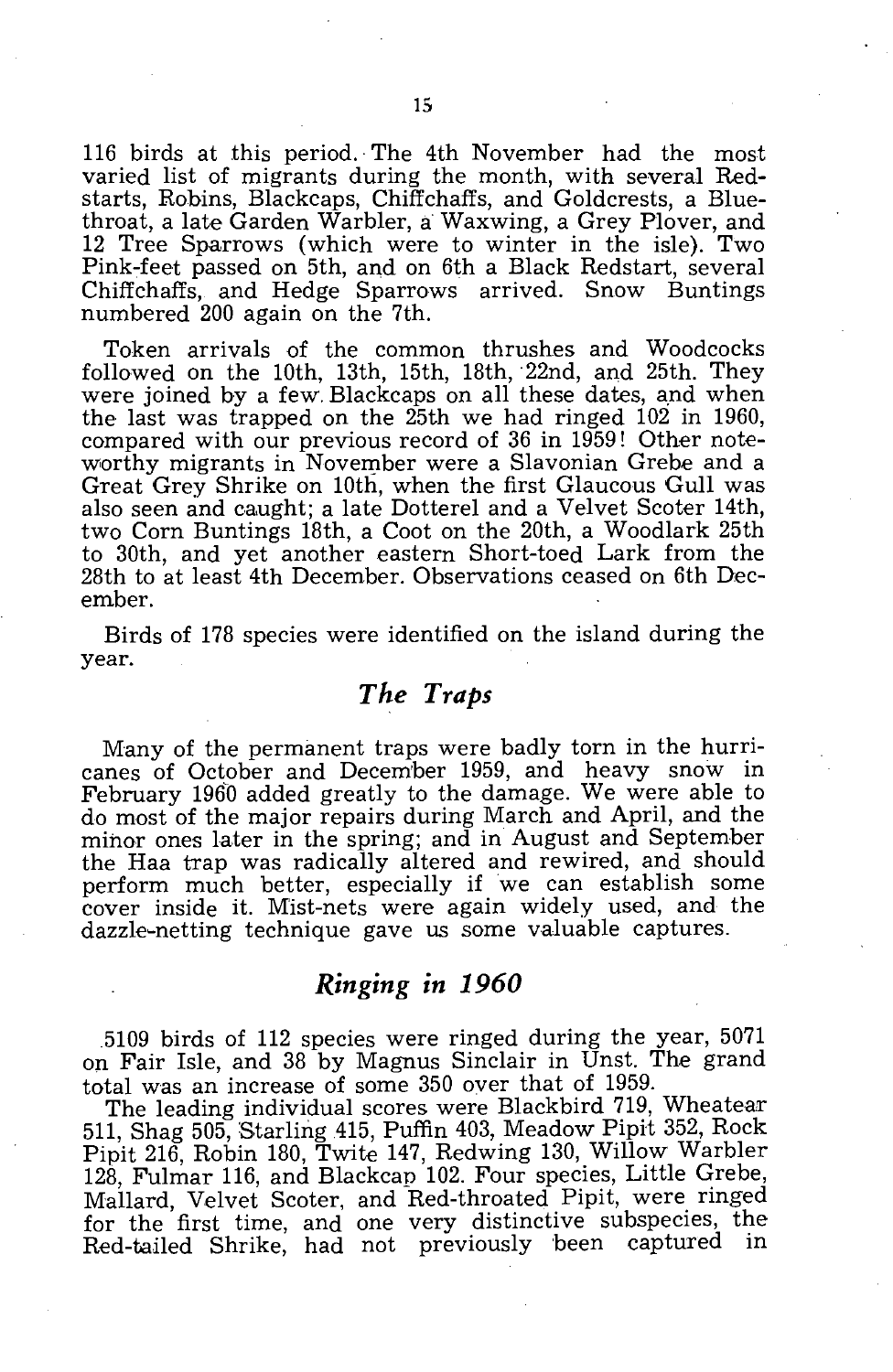Britain. Other unusual captures included a Coot, a Whimbrel, Green Sandpiper, 5 Little Stints, a Glaucous Gull, a Little Auk, 3 Wrynecks, a Black-bellied Dipper, Lanceolated, Marsh, Aquatic, 2 Icterine, a Greenish, and 4 Yellow-browed Warblers, 2 Red-breasted Flycatchers, Woodchat Shrike, 3 Scarlet Grosbeaks, 2 Little Buntings, and 7 Lapland Buntings.

The annual ringing-totals in the years since 1948 have been as below:

| Season | Total | Number of Species |
|--------|-------|-------------------|
| 1948   | 288   | 38                |
| 1949   | 1505  | 63                |
| 1950   | 2366  | 74                |
| 1951   | 2236  | 77                |
| 1952   | 1933. | 74                |
| 1953   | 2552  | 80                |
| 1954   | 2367  | 75                |
| 1955   | 2478  | 82                |
| 1956   | 3313  | 81                |
| 1957   | 2925  | 87                |
| 1958   | 4579  | 101               |
| 1959   | 4761  | 116               |
| 1960   | 5109  | 112               |
|        |       |                   |

GRAND TOTAL: 36412 birds of 166 species.

#### *Recoveries* **1960**

Sixty-five recoveries of birds ringed at Fair Isle were reported during the year. They included our first overseas reports of Ruff, Ring Ouzel, Robin, Blackcap, Spotted and Pied Flycatcher, the first foreign recovery of a British-ringed Reed Bunting, and the first recovery of a British-ringed passerine in America, a Snow Bunting. Full details will appear in the *Bulletin.* 

Nineteen reports of Shags came chiefly from Shetland, Orkney, and North Scotland, but was in Holland in March, and another in Northumberland in November.

The Ruff, one of only three ringed on the isle, was a juvenile caught on 11th September 1958, and shot in the Marismas, S.W. Spain, in early November 1959.

Two Arctic Skua chicks of 1960 were recovered during August, one in the Forth and the other at Algiers.

Three young Great Black-backs ringed on the Sheep Craig in July 1959 were reported from Aberdeenshire in January, Banffshire in March, and Holland in 'September 1960. A first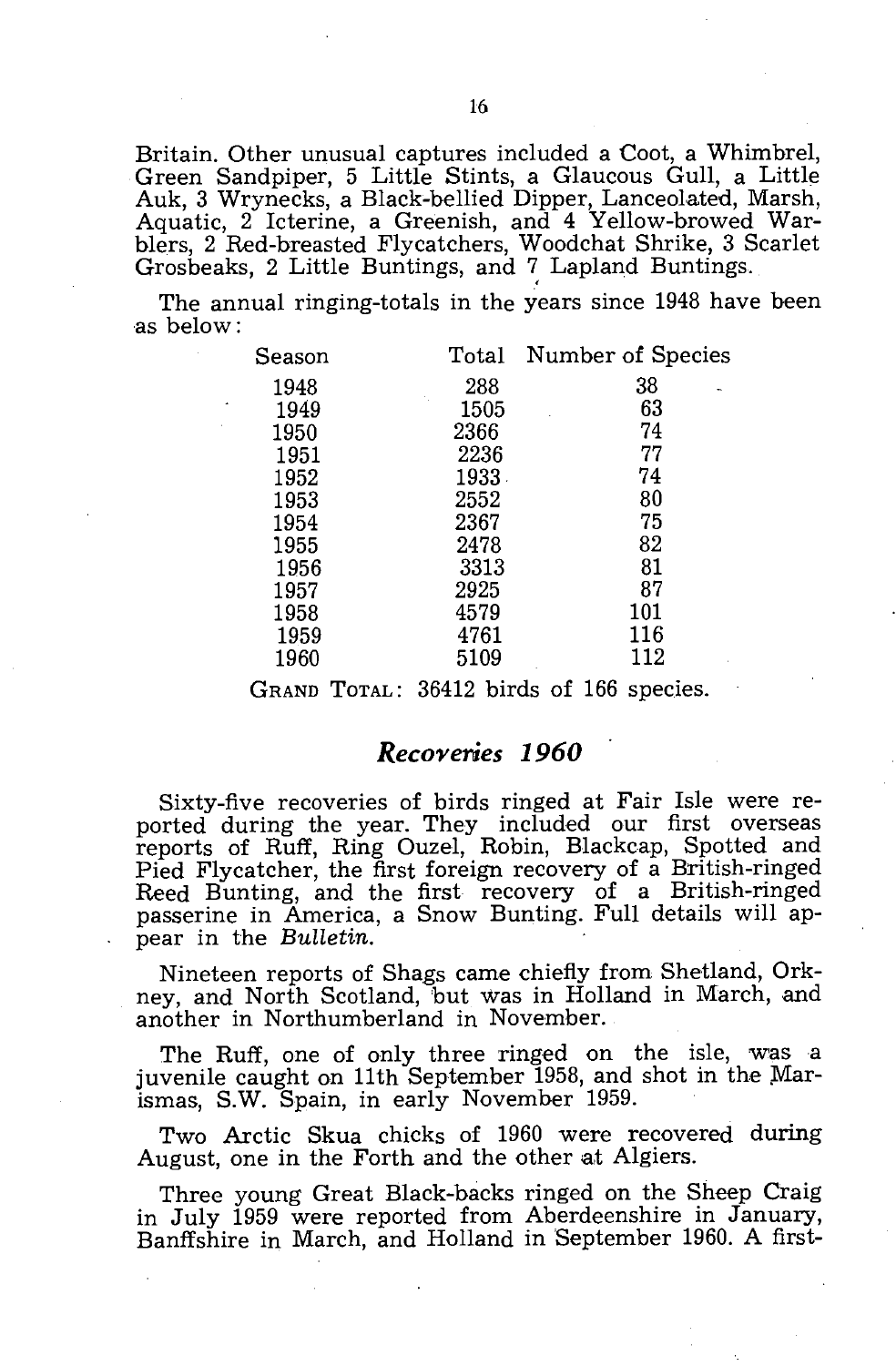winter bird dazzled on Buness in November 1959 was on the island of Skomer, Pembrokeshire, in July 1960.

Four Razorbills were reported: an adult of May 1959 in S. Norway in January, a 1959 chick in Denmark in October, and two 1960 chicks in S.W. Norway in October.

A young Guillemot of 1959 was near Trondheim, central Norway, in February, and a 1960 chick in S.W. Norway in October.

A Redwing ringed in October 1954 was found at Meleski, Estonia, in April 1960, and one marked in October 1959 was wintering in the Gironde, S.W. France, in February.

Eight of the nine Blackbird recoveries followed the normal pattern of winter records from Scotland and Ireland and summer reports from Norway; the ninth, a bird from the avalanche of 31st March 1958, was near Quintin, Cotes du Nord, in January 1960.

The Ring Ouzel was a female ringed 22nd May 1960, and killed in the Haute Garonne department of S.W. France in late October.

Three Wheatears were recovered. One had been ringed in September 1955, and caught on a Russian vessel off Shetland in the following May, but not reported till now. Another marked in September 1959 was in the Dordogne, S.W. France, in early May 1960, and a 1960 nestling was in the Toledo province of central Spain in late September.

No fewer than five Robins were recovered, although we had had none in earlier years. One ringed in April 1958 was killed near Papenburg in N.W. Germany in late March 1960; two captures of October 1959 were respectively near Cantanhede in Portugal in mid-January and near Oslo in late May. Another, ringed in late November 1959, was caught at the Bressay lighthouse in Shetland in mid-February 1960; and one caught on 18th May 1960 was retrapped on Trischen Island in the Heligoland Bight only twelve days later. In addition, we trapped on 5th April 1960 a migrant ringed at Minsmere, Suffolk, on 11th October 1959.

A Blackcap ringed 19th October 1959 was killed at Elche, Alicante province, Spain, on 26th April 1960.

A Spotted Flycatcher caught on 27th August 1960 was killed at Valdagno, N. Italy, on 27th October, and a Pied Flycatcher ringed 29th September 1960 was shot at Zarauz, Guipuzcoa, N. Spain, in the third week of October.

Three juvenile Meadow Pipits of July 1960 were reported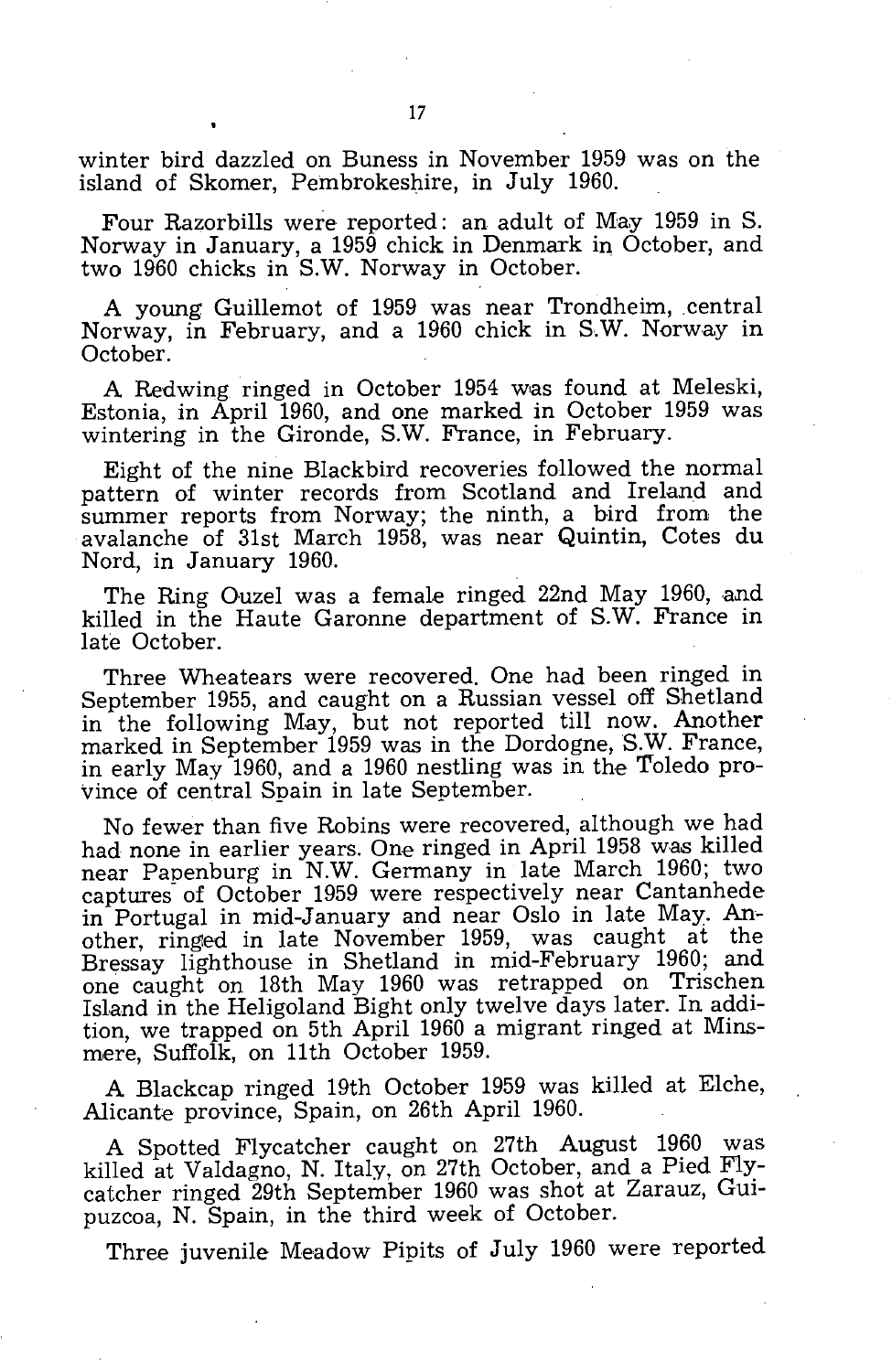from Portugal and S.W. Spain in October and November.

A juvenile Rock Pipit of August 1957 was found injured at Macduff, Banffshire, in January 1960, and another, ringed in July 1960, died in Sanday, Orkney, in December.

Two local-born Starlings were reported from Orkney, and two others from Angus, during their first autumn and winter, whilst a migrant caught in November 1959 was near Copenhagen in July 1960.

A Reed Bunting trapped on 6th October 1959 was found dead in severe weather at Ste. Eulalie-en-Born, Landes, S.W. France, on 16th January 1960.

An adult male Snow Bunting ringed 7th April 1959 was caught at Tilting, Fogo Island, Newfoundland, on 1st May 1960. It had probably wintered in the Old World one year and in America in the next.

#### *Publications*

The *Bulletin* Vol. 4 No. 4 appeared promptly in June 1960, and No. 5, due in December, made a delayed appearance early in 1961. The Annual Report for 1959 slightly bettered the performance of its predecessor by being published before the end of the year!

The following notes and papers relating to work done at Fair Isle were published in other journals during 1960.

DAVIS, PETER. Booted Warbler at Fair Isle: the Problem of Identification. *Brit. Birds* 53: 123-5.

How a British Bird Observatory Works. *B.B.B.A. News 22:*  99-102.

(Spring Migration 1960 at) Fair Isle. *Bird Migration* 1: 187-8.

LACK, DAVID. A Comparison of "Drift-Migration" at Fair Isle, the Isle of May, and Spurn Point. *Scot. Birds* 1: 295-327.

PENNYCUICK, COLIN. Gliding Flight of the Fulmar Petrel. J.Exp. *Biol.* 37: 330 et *seq.* 

The following paper was unfortunately omitted from the 1958 list: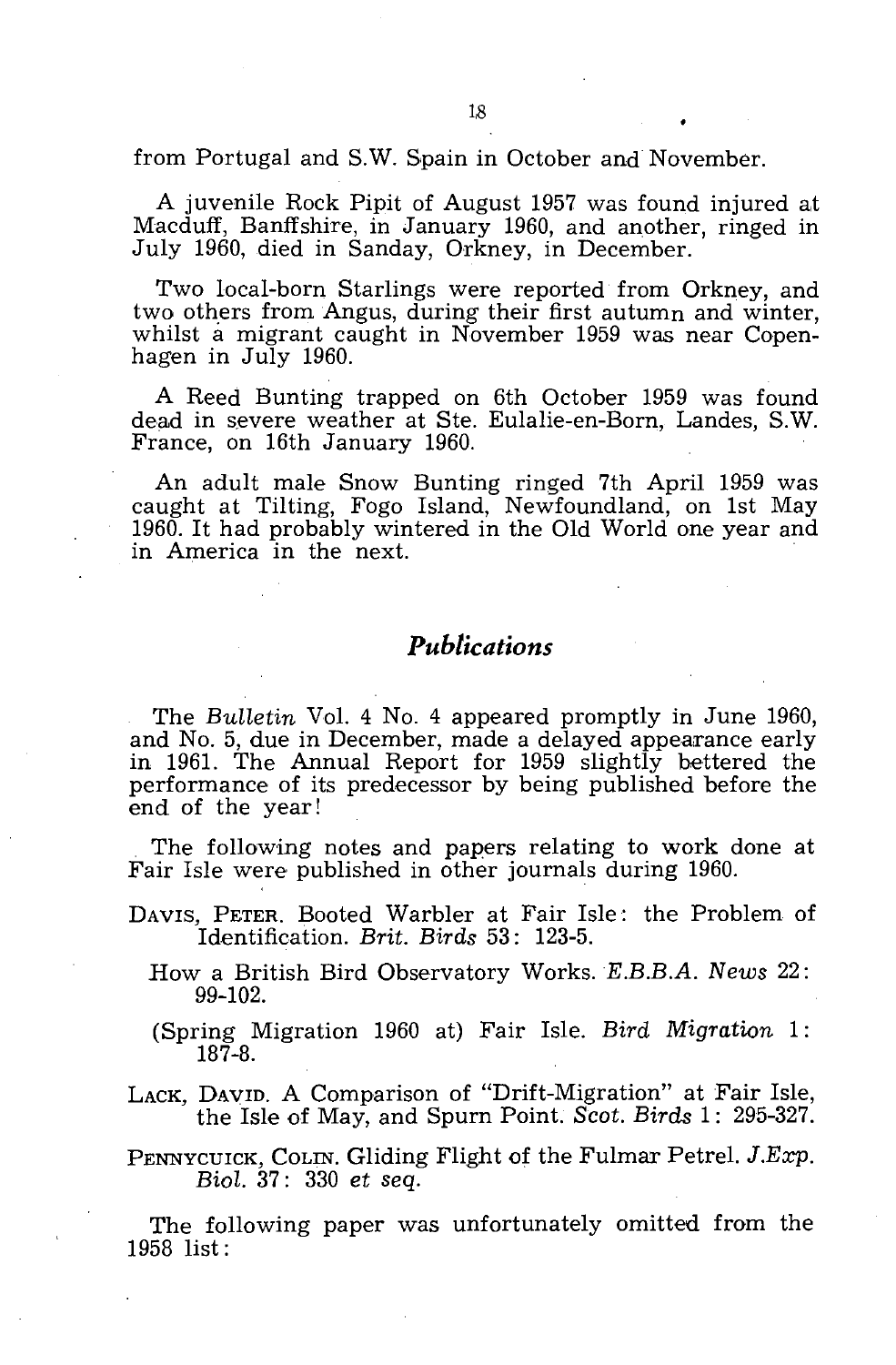#### WILLIAMSON, KENNETH. Population and Breeding Environment of the St Kilda and Fair Isle Wrens. *Brit. Birds.* 51: 369-393.

A paper on the ecology of the Fair Isle Field Mouse, by M. J. Delany and the Warden, was accepted for publication by *Proc. Zool. Soc. Lond.* 

The Hon. Secretary, George Waterston, and the Warden, together with James Fisher, Kenneth Williamson, George Stout of Field, and James A. Stout, took part in a broadcast account of bird-observation at Fair Isle, "The Fair Isle Story," put out by the B.B.C. Home Services on 9th October 1960.